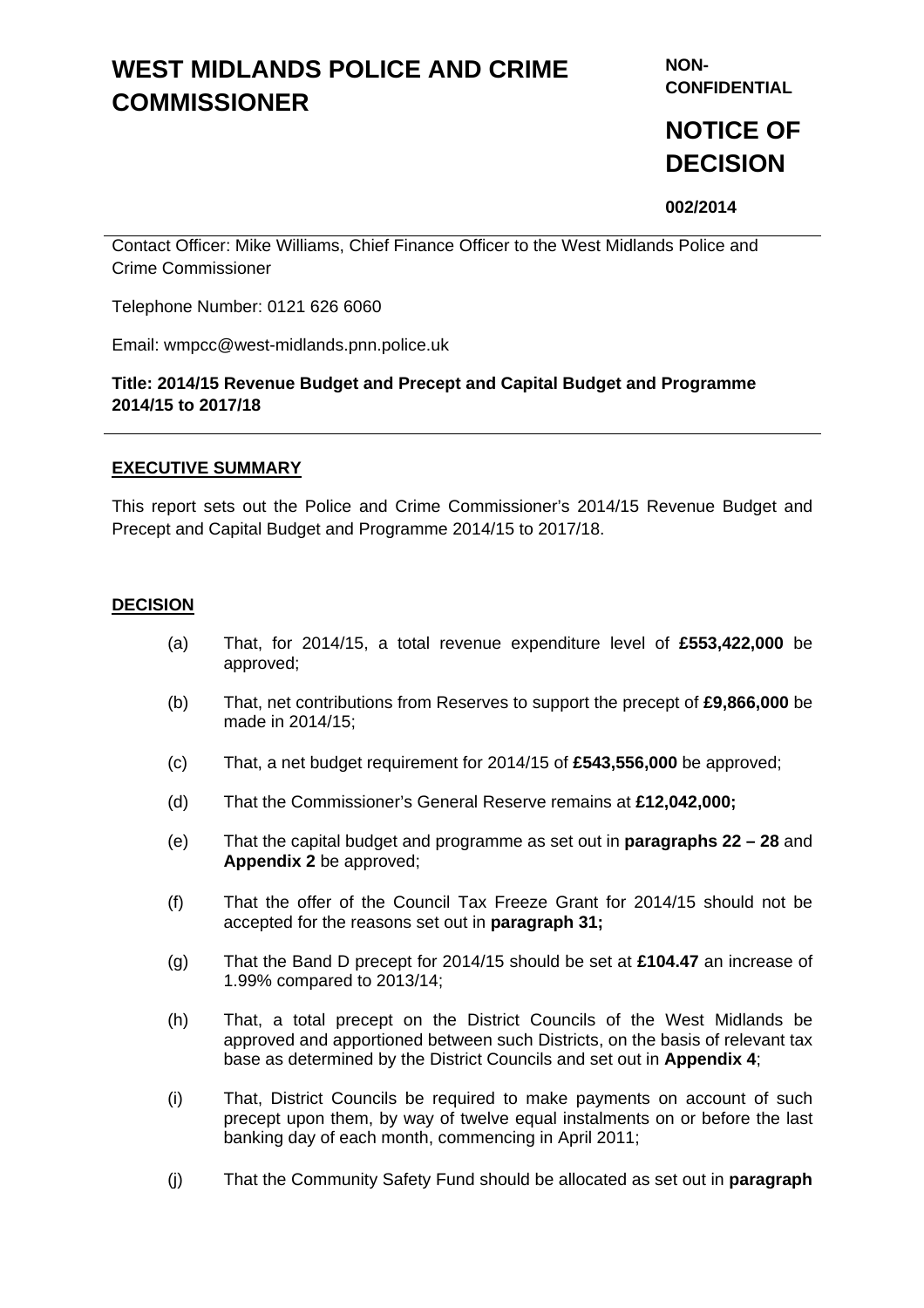**12**;

- (k) That, the Operational Budget for 2014/15, be delegated in accordance with the Scheme of Consent, as set out in **Appendix 3**;
- (l) That the Office for the Police and Crime Commissioner's budget be delegated to the Chief Executive in accordance with **paragraph 11**;
- (m) That the Prudential Guidelines and Indicators set out in **Appendix 6** be approved;
- (n) That, the CFO to the Commissioner be authorised to arrange the necessary financing for the Capital Programme, in accordance with the approved Treasury Management Strategy and the CIPFA Code of Treasury Management;

## **West Midlands Police and Crime Commissioner**

I confirm that I do not have any disclosable pecuniary interests in this decision and take the decision in compliance with the Code of Conduct for the West Midlands Office for Policing and Crime. Any interests are indicated below.

Signature………Bob Jones……………………………… Date……………13th February 2014………………………..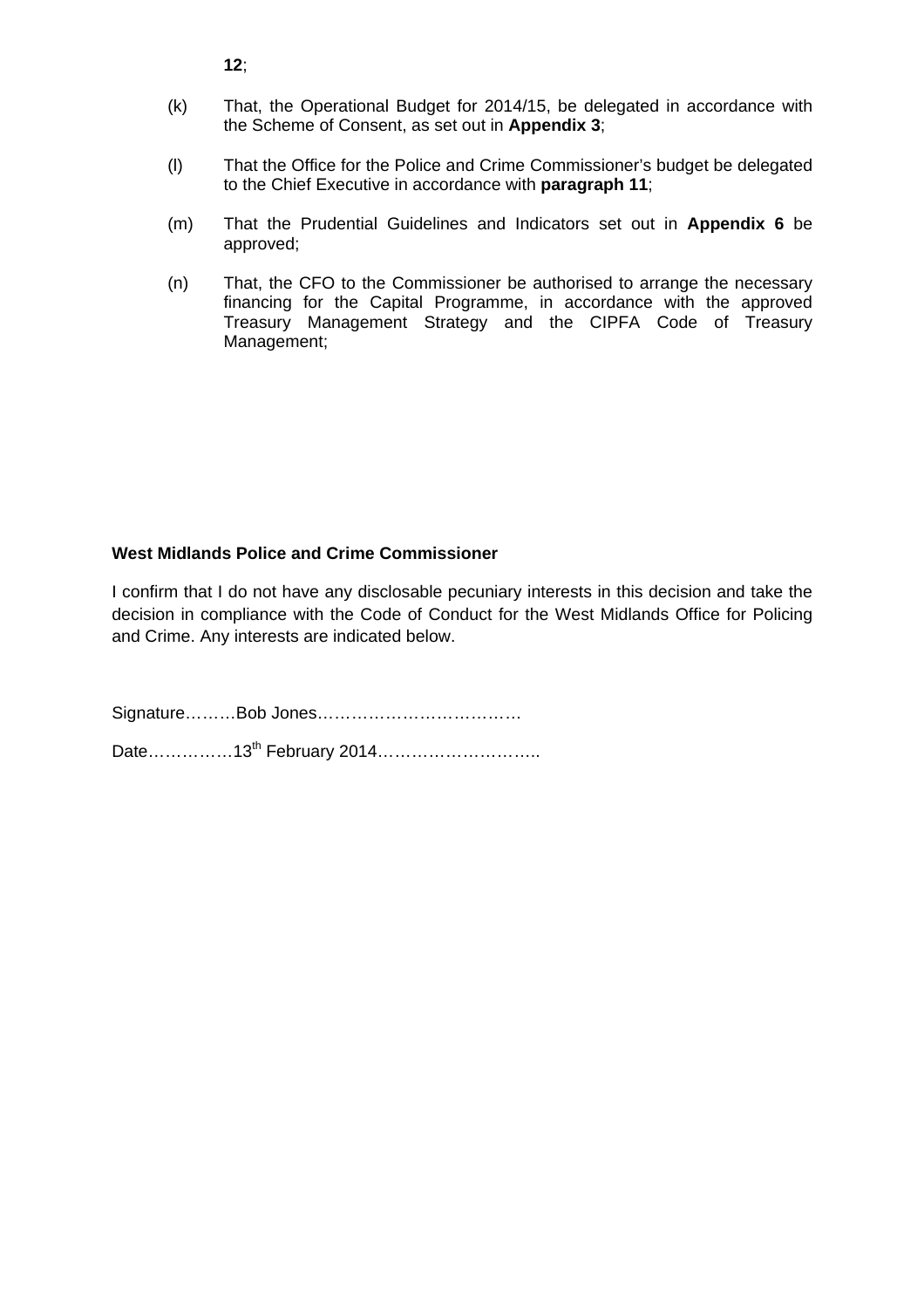# **NON - CONFIDENTIAL FACTS AND ADVICE TO THE POLICE AND CRIME COMMISSIONER**

### **INTRODUCTION AND BACKGROUND**

### **PURPOSE**

1. Following the meeting of the Police and Crime Panel on 3 February, and their subsequent report, this paper sets out the Police and Crime Commissioner's 2014/15 Revenue Budget and Precept and Capital Budget and Programme 2014/15 - 2017/18.

### **BACKGROUND**

### **GOVERNMENT GRANT SETTLEMENT 2014/15**

2. The final levels of Government Grant for 2014/15 were confirmed on the  $5<sup>th</sup>$ February 2015. The following table summarises the final settlement for the West Midlands Police and Crime Commissioner:

| 2013/14 |                             | 2014/15 | <b>Difference</b> |        |
|---------|-----------------------------|---------|-------------------|--------|
| £m      |                             | £m      | £m                | %      |
| 282.3   | Police Grant*               | 268.7   | $-13.6$           | $-4.8$ |
| 197.5   | <b>DCLG Formula Funding</b> | 188.2   | $-9.3$            | $-4.7$ |
| 19.0    | <b>Council Tax Grants</b>   | 19.0    | 0.0               | 0.0    |
| 498.8   |                             | 475.9   | $-22.9$           | $-4.6$ |

*\* Includes Community Safety Fund (CSF) which was paid as a separate grant in 2013/14*

- 3. The points to note from the funding settlement are:
	- (a) A total reduction in funding compared to 2014/15 of £22.9m or 4.6%, however this comprises of a 4.8% reduction in core funding (i.e. funding that is subject to damping) compared to a total Government Revenue Funding for Police in 2014/15 that is 3.3% less than 2013/14;
	- (b) This is because of "top slicing" for the Innovation Fund  $(E50m)$ , the IPCC  $(E18m)$ , new funding streams for the College of Policing (£3m for direct entry schemes), HMIC (£9.4m to fund a new annual programme of all force inspections) and the City of London Police (£2m in recognition of the national and international capital city functions carried out);
	- (c) As announced last year the Community Safety Fund has been included within main grant for 2014/15;
	- (d) As has been the case in previous years, formula damping (also known as floors and ceilings) has remained unchanged, which means that every police force area faces the same percentage reduction in core Government funding;
	- (e) The Home Secretary expects it to take three years for the IPCC to reach full capacity, so it is likely that there will be further additional "top slicing" in 2015/16 and 2016/17;
	- (f) Despite the Chancellor's announcement in his Autumn Statement of further reductions to Departmental Budgets in 2014/15 and 2015/16, the Home Secretary has decided that Government funding to the police will be protected in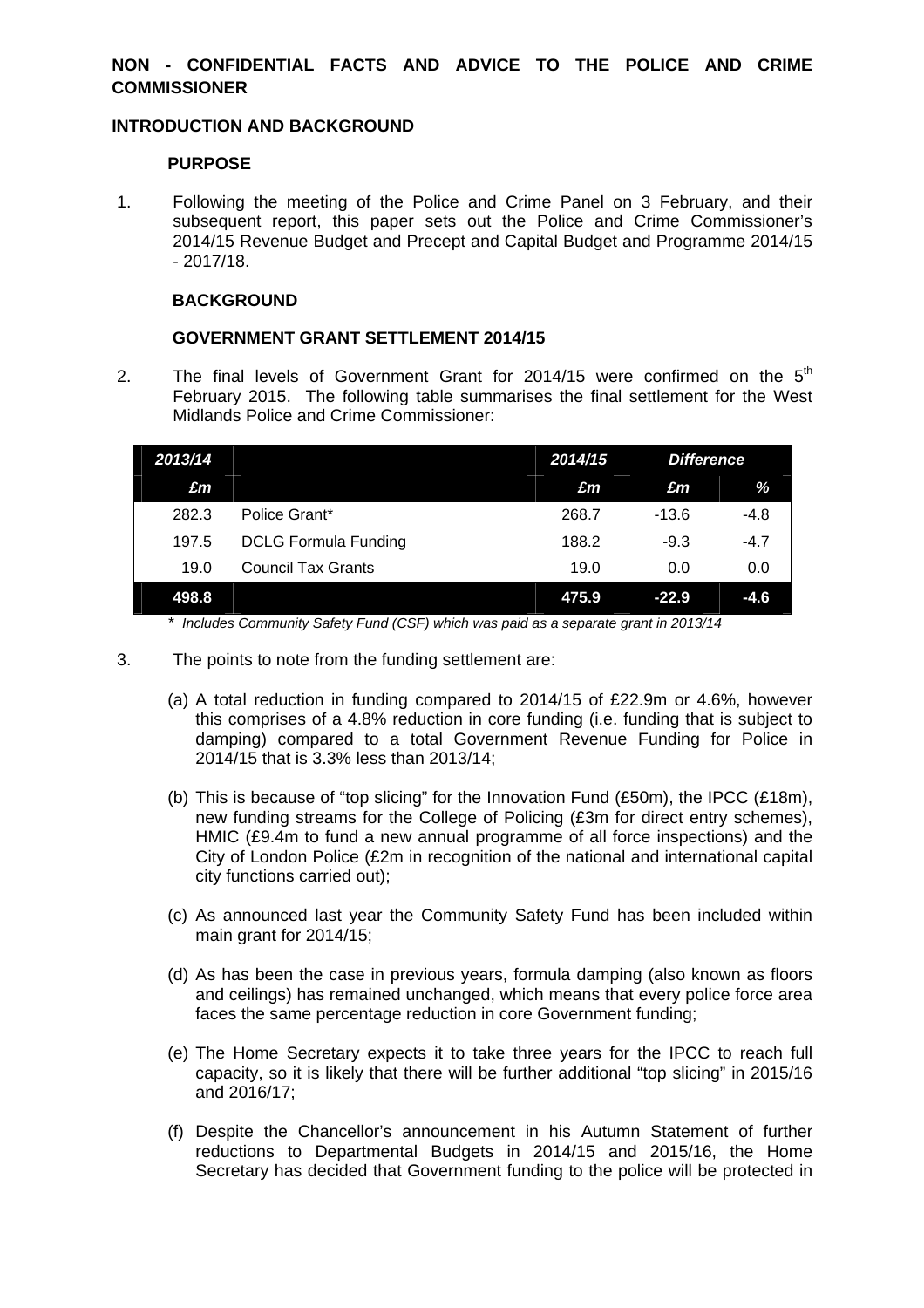2014/15 from further reductions, but decisions on the impact of the Autumn Statement on police funding in 2015/16 will be made "at a later date after careful consideration of all Home Office Budgets";

- (g) From 2014/15 council tax freeze grants relating to the 2011/12 and 2013/14 schemes and Local Council Tax Support Grant of £19m will be paid to the Commissioner by the Home Office rather than the DCLG as in previous years;
- 4. Despite previous Government commitments to provide at least indicative grant figures for more than one year to help with medium term planning, no provisional or indicative figures have been announced for 2015/16 onwards which leads to an increasing amount of future uncertainty.

### **BALANCES AND RESERVES**

5. Following a detailed review by the Joint Audit Committee, and taking account of the likely revenue outturn in the current year the estimated levels of General Balances and Earmarked Reserves at 31st March 2014 are:

|                                                 | <b>Estimated</b> |
|-------------------------------------------------|------------------|
|                                                 | 31.3.14          |
|                                                 | £'n              |
| Insurance Fund                                  | 13.0             |
| Capital Reserve                                 | 40.4             |
| <b>Budget Reserve</b>                           | 75.0             |
| Redundancy & Equal Pay Reserve                  | 4.0              |
| Other earmarked, incl. uniform, major incidents | 9.0              |
| <b>Total Earmarked</b>                          | 141.4            |
| General Balances                                | 12.0             |
| Total                                           | 153.4            |

- 6. The Commissioner needs to maintain adequate General Balances because:
	- (a) As a single purpose entity, with turnover of £0.6 billion, there are no other such reserves to call on;
	- (b) There are no budgeted contingencies for very major incidents, which may require significant resource levels for a long period;

# **PROPOSED REVENUE BUDGET 2014/15**

- 7. In formulating the budget proposals for 2014/15, the Commissioner has been particularly mindful of the following factors:
	- (a) Matching resources to the emerging priorities from the Police and Crime Plan;
	- (b) That a "tipping point" between reduced policing resources (as a result of reductions in Government grant) and the levels of crime and anti-social behaviour is in danger of being reached and action needs to be taken to redress the balance;
	- (c) The demographic and age profile of the current workforce, and the need to continue to ensure the workforce appropriately reflects the community it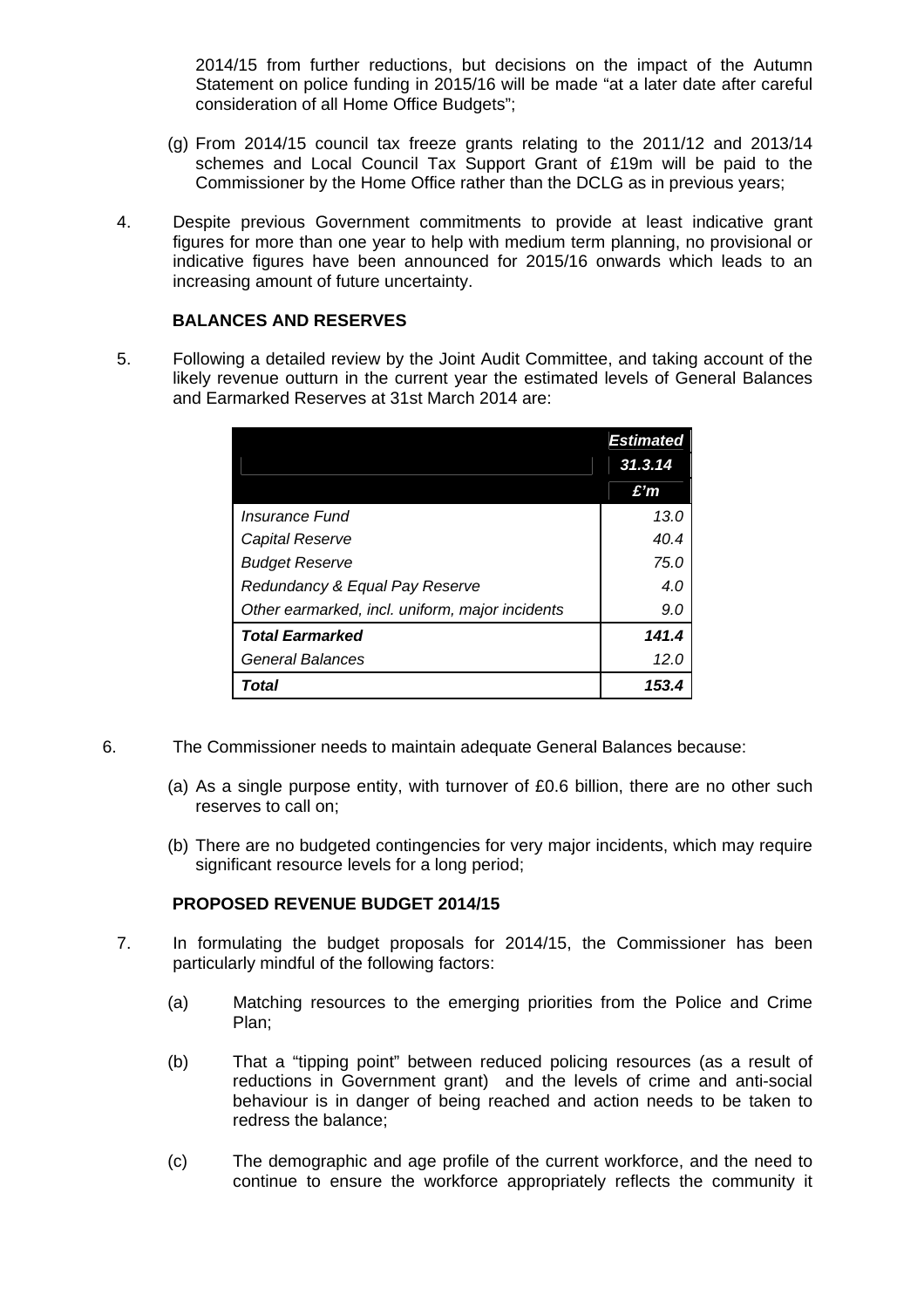serves;

- (d) The current workforce mix of police officers and police staff and opportunities for further civilianisation to release more officers for operational duties;
- (e) The need to support the Innovation and Integration Partnership (IIP) Project;
- (f) Opportunities for Invest to Save Schemes;
- (g) The desirability of maintaining Community Safety Funding at the same levels as 2013/14;
- 8. The Revenue Budget for 2014/15 is therefore based on the following principles:
	- (a) The recruitment of 250 additional Police Officers in 2014/15 replacing broadly the number of officers who are likely to retire or otherwise leave the force in 2014/15 and subject to a review of resource levels, a further 200 additional Police Officers in 2015/16;
	- (b) Establishing a further 100 new police staff posts to release police officers for more operational duties;
	- (c) Maintaining allocations of Community Safety Funding at the same level as 2013/14 (excluding one off allocations), despite the reduction in Central Government Support;
	- (d) Continuing the Forces' existing cost reduction programme as part of the Medium Term Financial Strategy in addition to savings that the IIP may bring;
	- (e) Setting a budget for the Office of the Police and Crime Commissioner which takes account of new and emerging responsibilities and demands and the Stage 2 Transfers;
	- (f) The prudent use of the Budget Reserve;
	- (g) Increasing Precept broadly in line with inflation and in keeping with referendum principles;
- 9. Recognising that in the medium term:
	- (a) There is considerable uncertainty about Government funding levels, there are likely to be further significant reductions in resources available for policing and crime;
	- (b) There is a need to strike a careful balance between spending levels, the use of reserves and a precept increase in 2014/15;

## **WEST MIDLANDS OFFICE OF THE POLICE AND CRIME COMMISSIONER**

10. The Budget for the Office of the Police and Crime Commissioner includes provision for existing staffing levels and activities, together with the cost of twelve posts which will continue to be employed by the PCC but will transfer from under the direction and control of the Chief Constable, where budget provision was previously made. All other police staff will transfer to the employment of the Chief Constable at 1 April in accordance with the terms of the Stage 2 Transfer arrangements which have been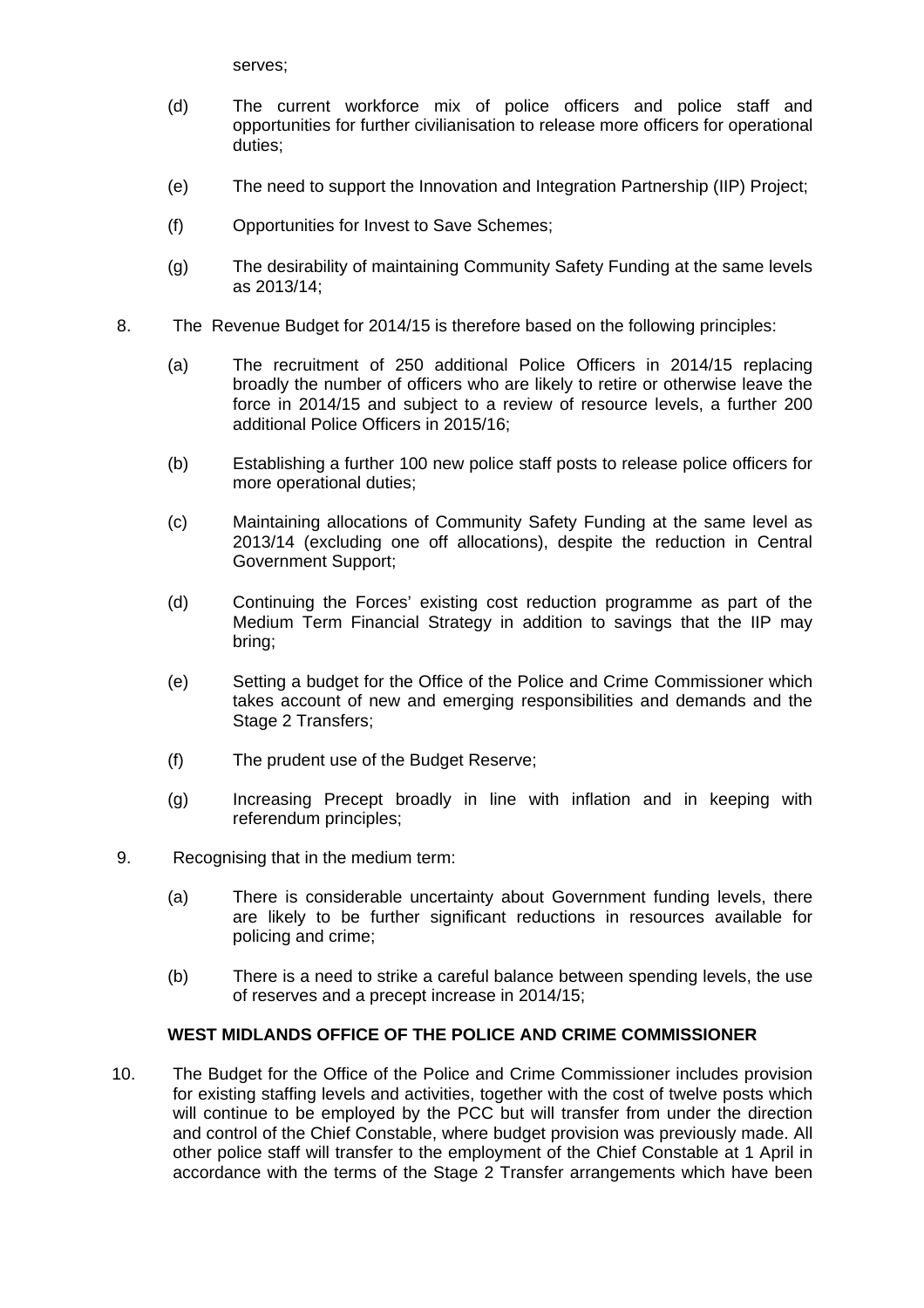approved by the Home Secretary.

11. The 2014/15 budget for the Office of the Police and Crime Commissioner is shown in the following table:

|                                             | <b>Original</b> | <b>Proposed</b> |
|---------------------------------------------|-----------------|-----------------|
|                                             | 2013/14         | 2014/15         |
|                                             | £'000           | £'000           |
| Governance & Strategic Direction            | 315             | 315             |
| <b>Staff &amp; Office Support Costs</b>     | 1,145           | 1,145           |
| Stage 2 Adjustments                         | 0               | 425             |
| Consultation, Publicity etc.                | 236             | 236             |
| <b>Community Initiative Fund</b>            | 25              | 25              |
| <b>Subscriptions</b>                        | 54              | 54              |
| <b>Bank charges and External Audit fees</b> | 109             | 109             |
| <b>Total</b>                                | 1.884           | 2,309           |

# **COMMUNITY SAFETY FUND**

12. The Commissioner has made a commitment that Community Safety Funding levels remain the same in 2014/15 as those in 2013/14, with the exception of any one-off funding allocations. This means that the allocations for 2014/15 are as follows:

|                      | 2014/15           |
|----------------------|-------------------|
|                      | <b>Allocation</b> |
| <b>District</b>      | £                 |
| Birmingham           | 2,497,583         |
| Coventry             | 546,304           |
| Sandwell             | 530.190           |
| Wolverhampton        | 492,495           |
| Walsall              | 402,203           |
| Dudley               | 396,364           |
| Solihull             | 285.938           |
| West Midlands Police | 1,817,923         |
| Total                | 6,969,000         |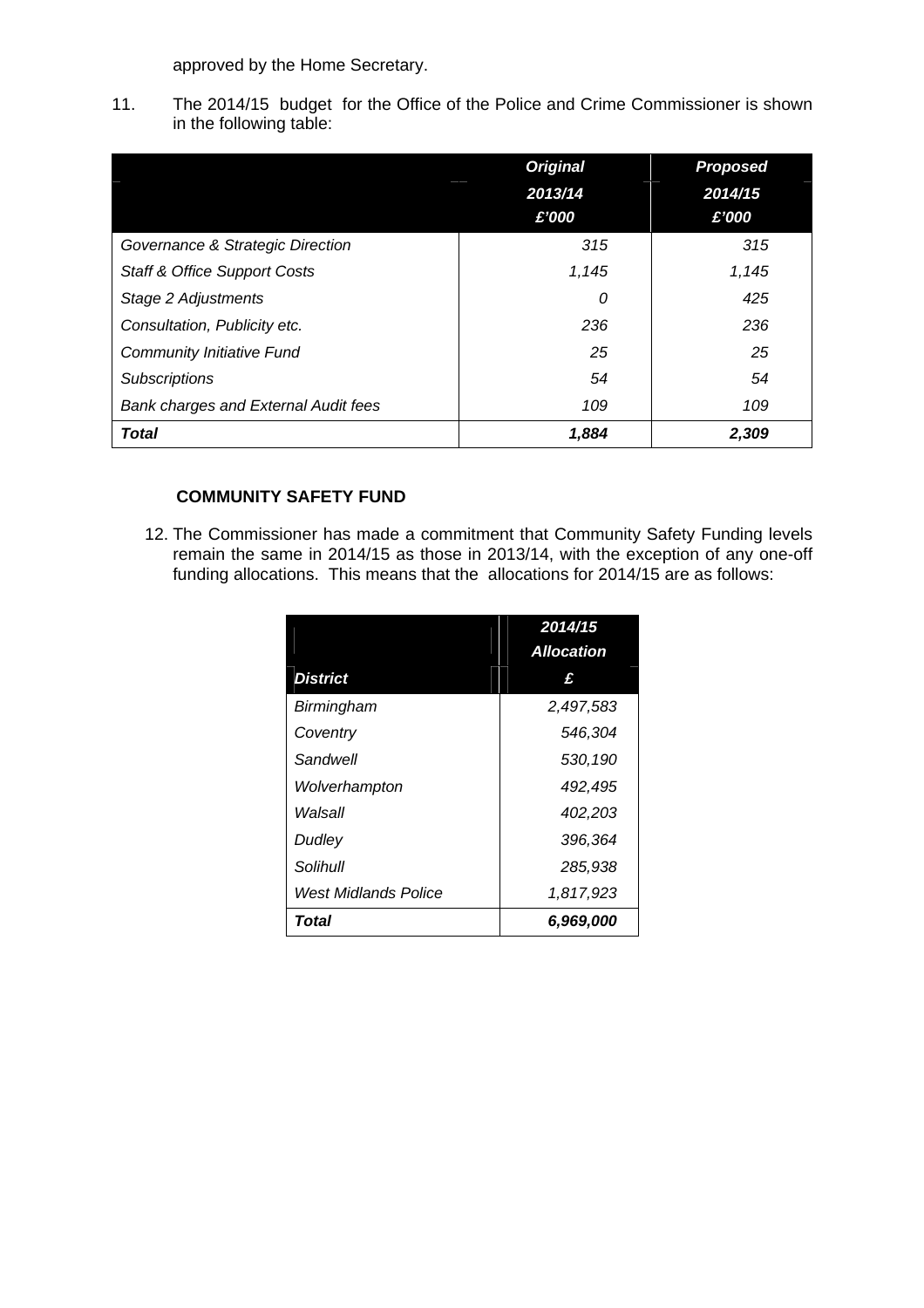# **SUMMARY OF BUDGET PROPOSALS**

13. In summary, the revenue budget for 2014/15 is calculated as follows:

|                                                         | £m      | £m    |
|---------------------------------------------------------|---------|-------|
|                                                         |         |       |
| 2013/14 Approved revenue Budget                         |         | 559.0 |
| Changes in treatment of Government Funding              |         | 6.9   |
| Add                                                     |         |       |
| Pay Awards                                              | 9.6     |       |
| <b>New Recruits</b>                                     | 3.0     |       |
| IIP                                                     | 10.0    |       |
| <b>Invest to Save</b>                                   | 5.0     |       |
| Transfer to West Midlands Office of the PCC for Stage 2 | 0.4     |       |
| Other                                                   | 0.5     |       |
| Less                                                    |         |       |
| <b>Vacant Posts</b>                                     | $-10.8$ |       |
| Police, Staff & PCSO Leavers                            | $-11.5$ |       |
| <b>Workforce Mix</b>                                    | $-7.5$  |       |
| 5Ci                                                     | $-5.2$  |       |
| <b>Budget Review</b>                                    | $-5.6$  |       |
| Transfer from CC for Stage 2                            | $-0.4$  |       |
| 2014/15 Proposed Revenue Budget                         |         | 553.4 |

## **OPERATIONAL POLICING BUDGET**

14. In accordance with the Scheme of Consent, it is necessary for the Commissioner to approve an operational policing budget which can be delegated as detailed within the Scheme of Consent. It is consistent with the policies and priorities included in the Police and Crime Plan. The proposed operational policing budget is set out in Appendix 3 and 3a. This represents, in more detail, a cost centre based view of Operational and non-Operational policing in the West Midlands.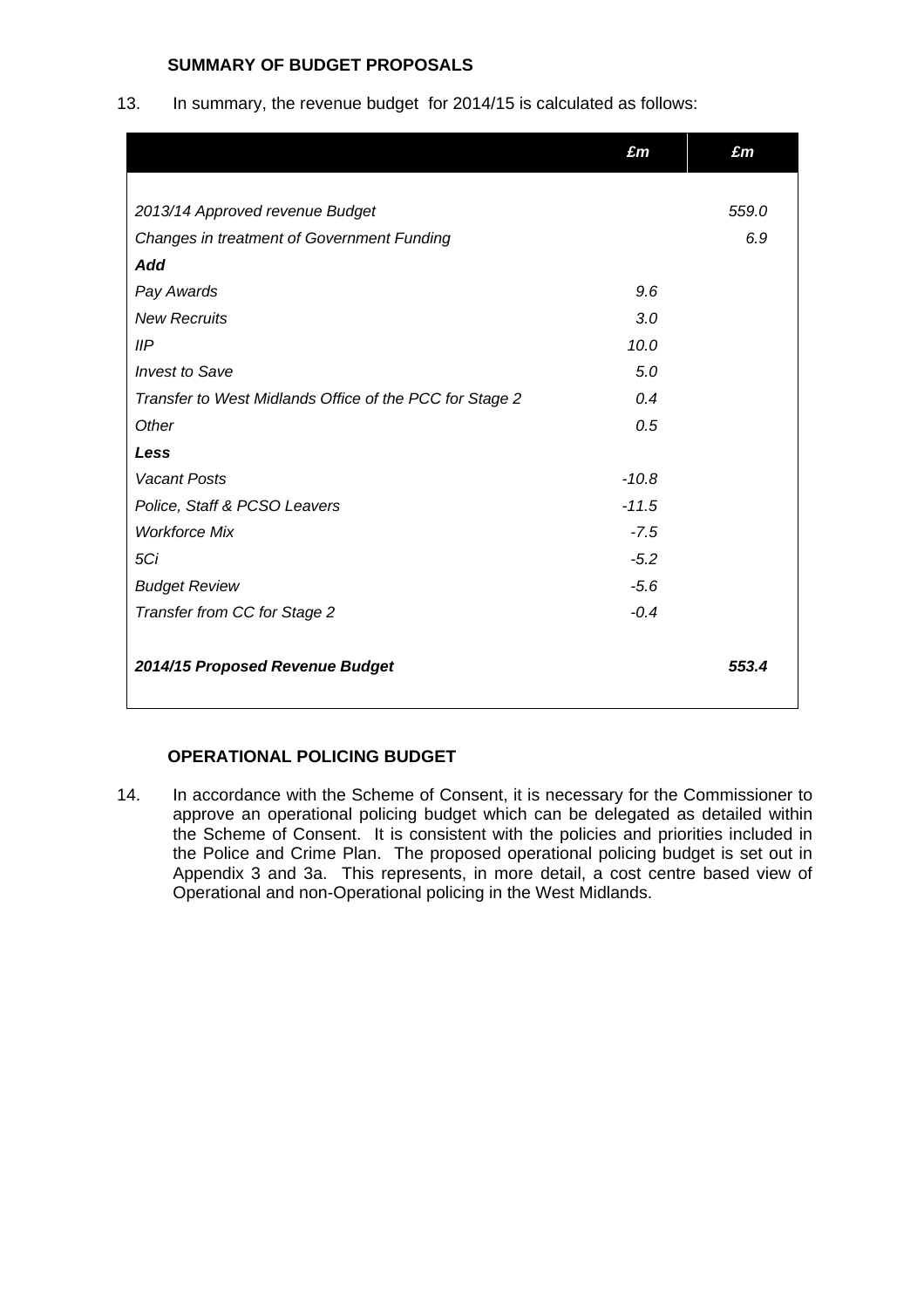### **STAFFING BUDGETS 2014/15**

15. The implications for staffing budgets are shown below:

|                                                     | <b>Police</b>  | <b>Police</b> | <b>PCSO</b> | <b>Total</b> |
|-----------------------------------------------------|----------------|---------------|-------------|--------------|
|                                                     | <b>Officer</b> | <b>Staff</b>  |             |              |
| 1 <sup>st</sup> April 2013 : Budgeted establishment | 7,688          | 3,223         | 787         | 11,698       |
| <b>Workforce Mix</b>                                | -100           | 0             | 0           | -100         |
| 5Ci                                                 | $-93$          | 10            | 0           | $-83$        |
| Vacant Posts                                        | -94            | $-120$        | $-97$       | $-311$       |
| Forecast Leavers 2013/14                            | $-214$         | 0             | 0           | $-214$       |
| 1 <sup>st</sup> April 2014 :Budgeted establishment  | 7,187          | 3,113         | 690         | 10,990       |
| Forecast Leavers 2014/15                            | $-250$         | -100          | $-21$       | $-371$       |
| New Recruits / Workforce Mix                        | 250            | 100           | 0           | 350          |
| 1 <sup>st</sup> April 2015 : Budgeted establishment | 7,187          | 3,113         | 669         | 10,969       |

16. The forecast leavers assumed within the budget represent anticipated turnover of staff. For police officers this forecast is based on assumptions of the amount who will leave upon reaching 30 years, service plus additional leavers from resignation or transfers to other forces.

## **THE BUDGET RESERVE**

- 17. As paragraph 5 says, it is estimated the Commissioner will have a total of £75m in the Budget Reserve available to support revenue and capital spending in 2014/15 and future years. The Budget reserve, which was first established some years ago by the former Police Authority when the Home Office changed the funding arrangements for Police Pension costs and a reserve which had been established to equalise the varying annual costs of police pension lump sum payments was no longer required, has increased in recent years as a result of savings being made earlier than planned and budgeted.
- 18. There are a number of specific issues which need to be taken into account in considering how much of the Budget Reserve should be used in 2014/15, including:
	- (a) retaining the maximum levels possible to support spending in 2015/16 and later years when resource levels will be significantly constrained;
	- (b) funding invest to save schemes that will deliver revenue cost reductions in the future, especially through the capital programme;
	- (c) striking a fair balance between how much should be used to support spending over the planning period and therefore limit the impact on local taxpayers, and by how much the precept should increase;
	- (d) risks and uncertainties in key budget assumptions, given that any over or additional spending in 2014/15 which cannot be met from in year redirections would have to be met from the Budget Reserve;
- 19. Given these considerations and assuming a precept increase at the maximum permitted without a referendum it will be necessary to use £9.9m of the Budget Reserve to support revenue spending in 2014/15.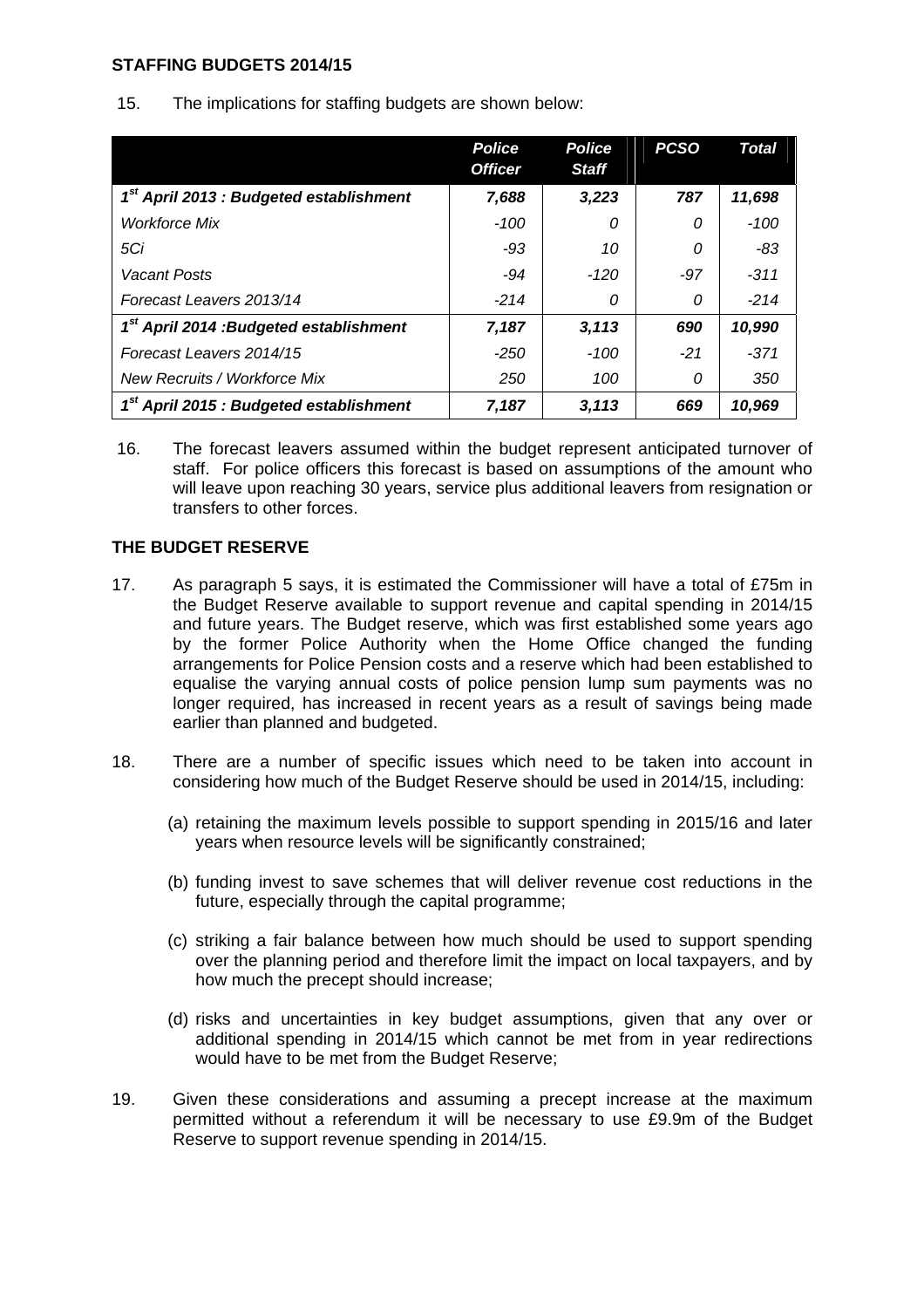20. The proposed net budget requirement for 2014/15, compared to 2013/14 would therefore be calculated as follows:

|                            | 2013/14<br>£'m | 2014/15<br>£'m |
|----------------------------|----------------|----------------|
| Total revenue spending     | 559.0          | 553.4          |
| Use of Budget Reserve      | $-2.3$         | $-9.9$         |
| <b>Revenue Expenditure</b> | 556.7          | 543.6          |

#### **MEDIUM TERM IMPLICATIONS**

21. Although it has become increasingly more difficult to predict Government grant levels in future years with any degree of accuracy, all the indications suggest further reductions in excess of existing publicly announced levels will be made. Assuming precept increases in future years broadly in line with inflation it is forecast that some £32-£35m (of the £75m now expected to be available in the Budget Reserve at 31 March 2014) will be required to support the MTFP up to 2016/17. It will be necessary to monitor and revise the MTFP as further information about Government funding levels, spending pressures and opportunities for savings become available. Given the use of the Budget Reserve over the medium term it is, of course, likely that there will continue to be a gap between underlying spending levels and Government funding and precept income in the years after 2016/17. There should, however, be sufficient flexibility from continuing police officer and staff turnover levels, other savings including those from the IIP, and the balance of the Budget Reserve, to manage the MTFP into the longer term.

### **CAPITAL PROGRAMME 2014/15 – 2017/18**

- 22. The 2014/15 to 2017/18 Capital Budget and Programme is shown at Appendix 2 and includes provision for the force change programmes, estates and ICT strategies. In addition to these, the annual replacement requirement in relation to ICT and vehicles has been modelled and included within the programme. The programme constructed lists the priorities that are currently known but it is important to acknowledge that the timescales, magnitude and content of schemes may alter over the life of the programme.
- 23. The programme has been prepared with the medium term strategic context in mind, and as such is structured in the following way:
	- **Section 1 (approved schemes)** represents schemes that are on-going replacement of assets or new schemes that will generate a benefit in the short term or represent good alignment with the medium term strategy. These schemes will have approved business cases to support them.
	- **Section 2 (business case required)** includes schemes which have been identified only as an outline and will need more definition before they can be written into a business case format. This includes some major system replacements and funding for estates rationalisation over the medium term.
- 24. The capital programme includes major building schemes which after a significant planning period are about to enter the construction phases. As such it will be necessary to review the capital programme to ensure that costing's included in the programme accurately reflect the current market conditions. Where market buoyancies have altered costs it is proposed that any in-year underspend should be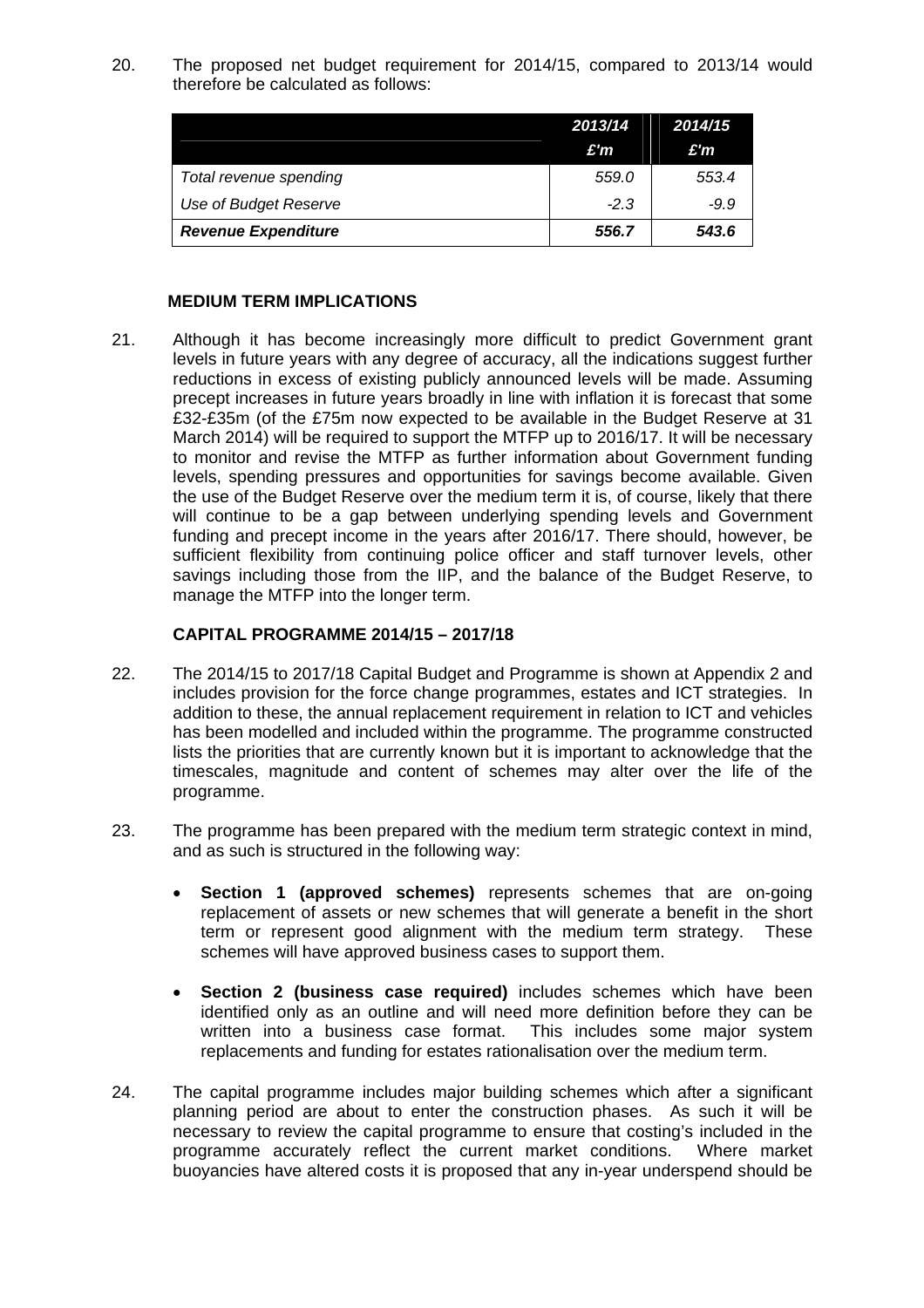specifically ear-marked to contribute to the capital programme to reduce the need for expensive borrowing and maintain specific reserves at the level anticipated in paragraph 5.

### Capital Financing

- 25. The exact combination of funding sources will depend upon:
	- The extent to which reserves will be required to support total revenue spending over the medium term;
	- The outcome of detailed business cases particularly for invest to save schemes, where the use of one-off reserves to generate recurring savings makes good sense;
	- The long term costs of borrowing and the impact of borrowing costs on total revenue spending, although the proportion of the total budget allocated to capital financing charges is significantly lower than similar force areas;
- 26. For planning purposes the Commissioner has set aside a Reserve of £30m to support the capital programme.
- 27. The proposed funding plan will be reviewed and updated as necessary in accordance with changes to the Treasury Management Strategy and emerging market conditions.
- 28. The table below shows the forecast of capital resources that will be available over the programme period:

| <b>Funding Source</b>        | <b>Brought</b> | <b>Estimated for</b> | Total         |
|------------------------------|----------------|----------------------|---------------|
|                              | Forward $(fm)$ | 2014-18 (£m)         | $(\pounds m)$ |
| <b>Capital Receipts</b>      | 22.6           | 2                    | 24.6          |
| <b>Capital Grant</b>         | 18.1           | 23.6                 | 41.7          |
| Subtotal - capital resources | 40.7           | 25.6                 | 66.3          |
| Reserves / borrowing         |                |                      | $43.9*$       |
| <b>Total requirement</b>     |                |                      | 110.2         |

\**includes the Reserve of £30m* 

## **PRUDENTIAL GUIDELINES**

29. In relation to capital financing the Commissioner is required to set a number of prudential indicators and these are covered in detail in Appendix 6.

## **RISKS AND UNCERTAINTIES**

30. Details of the risks and uncertainties inherent in these Budget proposals are summarised in Appendix 7.

## **PRECEPT IMPLICATIONS**

- 31. The Commissioner has given careful consideration to the offer of the freeze grant for 2014/15 worth the equivalent of a 1% precept increase in 2014/15 and which would also be paid in 2015/16, but has decided not to accept the offer because of:
	- (a) The impact on the total resource base beyond 2015/16, particularly in the light of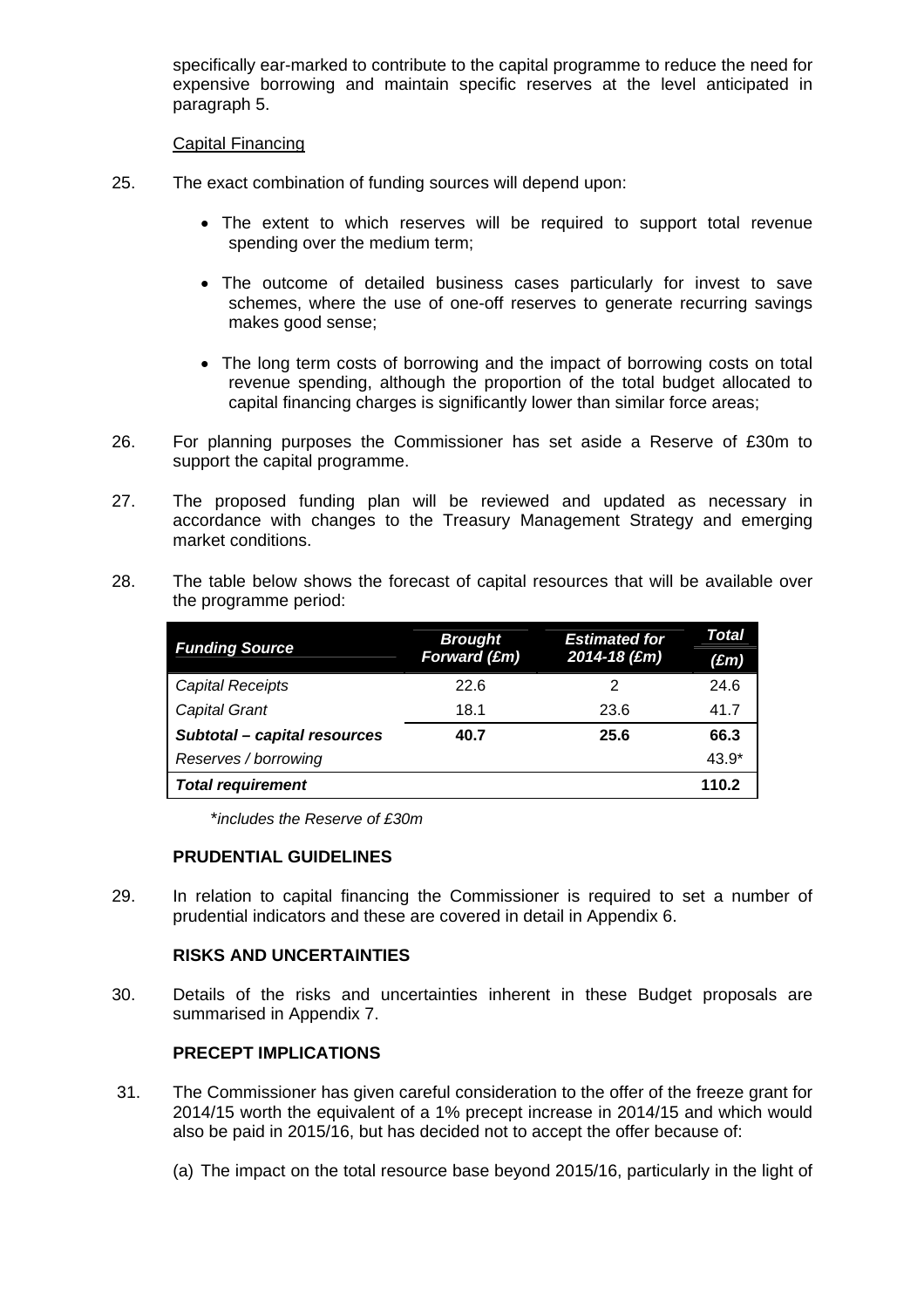decisions by the former Police Authority to accept freeze grants in earlier years for which there is no commitment from Government, at this stage, to pay after 2014/15

- (b) The need to continue to address the current "precept/grant ratio" issue, where areas, like the West Midlands, with very high proportions of spending funded by Government grants and low precept levels, suffer disproportionately from across the board reductions in Government grants.
- 32. Instead the Commissioner believes that action should continue to be taken to establish a stable resource base for precept income and that, given all of the factors set out in this report it would be reasonable to increase the precept in 2014/15 broadly in line with current inflation levels and at the maximum permitted by the "Referendum Rules".
- 33. The table below shows a summary of the precept calculation including the notified Collection Fund net surplus, and compares the precept level with last year's figures:

|                                           | 2013/14   | 2014/15   |
|-------------------------------------------|-----------|-----------|
| <b>Summary Precept Calculation</b>        | E'm       | E'm       |
| Revenue Expenditure                       | 559.02    | 553.42    |
| <b>Contribution from Reserves</b>         | $-2.35$   | $-9.86$   |
| <b>Net Budget Requirement</b>             | 556.67    | 543.56    |
| <b>Police Grant</b>                       | $-275.35$ | $-268.71$ |
| <b>DCLG Formula Funding</b>               | -199.45   | -188.21   |
| <b>Council Tax Support Grant</b>          | -16.98    | $-19.02$  |
| <b>Surplus/Deficit on Collection Fund</b> | 0.12      | $-0.29$   |
| <b>Precept Requirement</b>                | 65.01     | 67.32     |
| <b>Total Tax Base</b>                     | 634,664   | 644,377   |
| <b>Band D Precept</b>                     | £102.43   | £104.47   |

*An increase of £2.04 per annum or 1.99%* 

34. This produces a charge for each property for 2014/15 as follows:

|      |                                       | 2013/14        | 2014/15                 |                                |                                |
|------|---------------------------------------|----------------|-------------------------|--------------------------------|--------------------------------|
| Band | <b>Statutory</b><br><b>Proportion</b> | <b>Precept</b> | <b>Precept</b>          | <b>Change</b><br><b>Annual</b> | <b>Change</b><br><b>Weekly</b> |
|      |                                       | $\hat{E}:p$    | $\mathbf{f}:\mathbf{p}$ | E: p                           | $\mathbf{f}$ : $\mathbf{p}$    |
| A    | 6/9                                   | 68.29          | 69.65                   | 1.36                           | 0.03                           |
| B    | 7/9                                   | 79.67          | 81.25                   | 1.58                           | 0.03                           |
| C    | 8/9                                   | 91.05          | 92.86                   | 1.81                           | 0.03                           |
| D    | 9/9                                   | 102.43         | 104.47                  | 2.04                           | 0.04                           |
| E    | 11/9                                  | 125.19         | 127.69                  | 2.50                           | 0.05                           |
| F    | 13/9                                  | 147.95         | 150.90                  | 2.95                           | 0.06                           |
| G    | 15/9                                  | 170.72         | 174.12                  | 3.40                           | 0.07                           |
| Н    | 18/9                                  | 204.80         | 208.94                  | 4.08                           | 0.08                           |

35. The statutory calculations required by Local Government Finance Act, 1992 are shown in Appendix 4.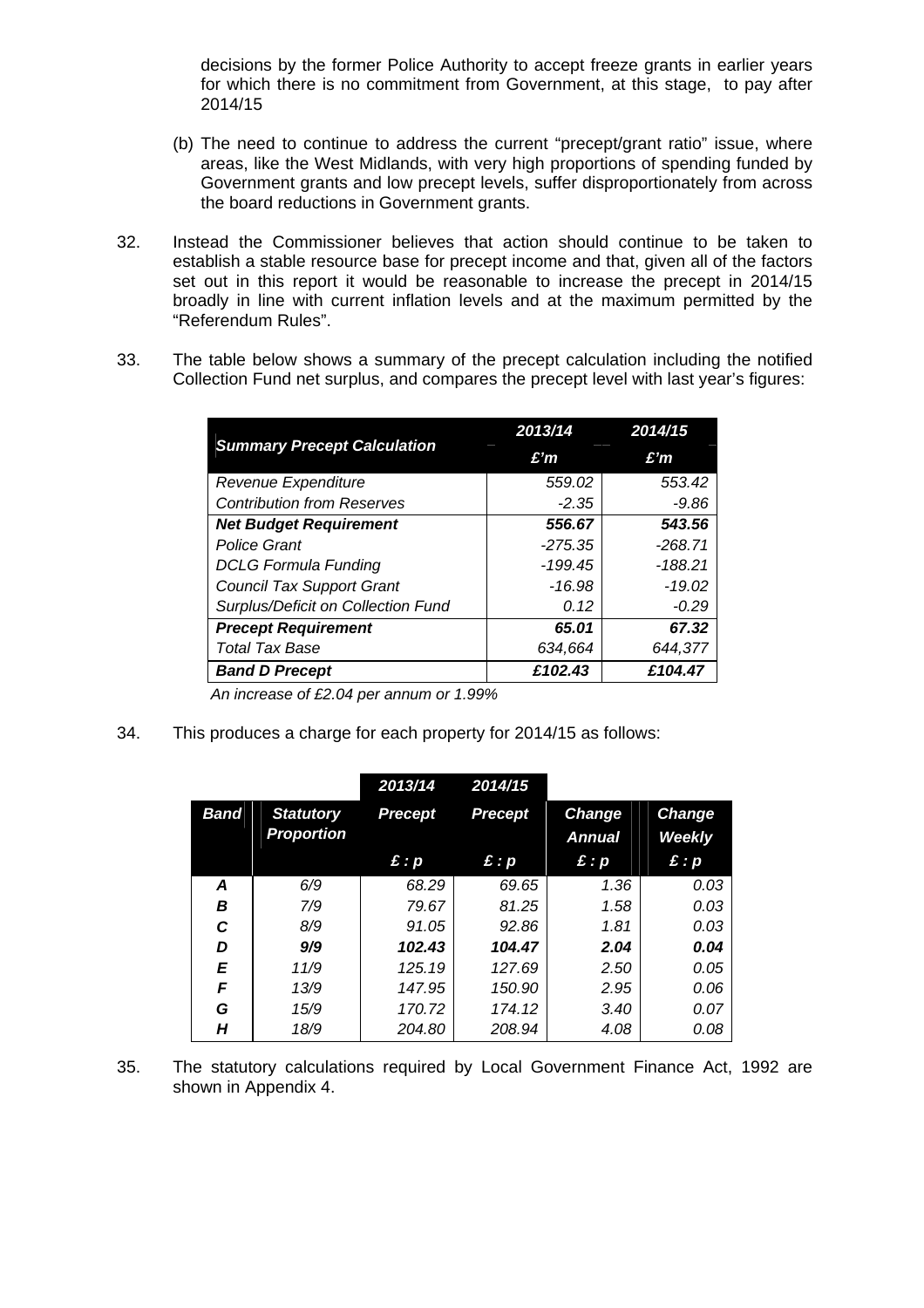### **FINANCIAL IMPLICATIONS**

36. Are as detailed in this report.

## **LEGAL IMPLICATIONS**

- 37. Section 40 of the Local Government Finance Act, 1992, requires the Commissioner to set budget and precept by 1st March each year.
- 38. The Commissioner must ensure that the precept is sufficient to provide for the expenditure estimates it will incur in the year in performing functions, defraying outstanding expenditure incurred earlier, any expenditure before precepts become sufficiently available and any payments into reserves.
- 39. The Localism Act 2011 has abolished the council tax capping regime and replaced it with the requirement for Authorities to hold a taxpayers referendum if excessive increases are proposed. For the West Midlands an excessive increase would 2% or greater.
- 40. Section 25 of the Local Government Act 2003 requires the CFO to report to the Commissioner on the robustness of the estimates made for the purposes of the statutory budget calculations and the adequacy of financial reserves and the Commissioner must have regard to that report when making decisions about the statutory budget calculations.
- 41. Section 19 of the Police Act 1996 makes special provision covering the Commissioner's decision, in respect of the precept it proposes to levy for the forthcoming year.

## **EQUALITY IMPLICATIONS**

42. The budget provides for the continuation and development of policing services for all people in the West Midlands, irrespective of their protected characteristics of age, disability, gender reassignment, marriage and civil partnership, pregnancy and maternity, race, religion or belief, sex and sexual orientation. Both the Commissioner and the Force are committed to delivering the principles, strategies and priorities of their respective Equality Schemes.

## **SCHEDULE OF BACKGROUND PAPERS**

- Appendix 1 Summary of Revenue Budget 2014/15
- Appendix 2 Capital Programme 2014/15 2017/18
- Appendix 3 Operational Budget 2014/15
- Appendix 4 Statutory Council Tax calculation 2014/15
- Appendix 5 Report of the Chief Financial Officer
- Appendix 6 Statement of Prudential Indicators
- Appendix 7 Risk Assessment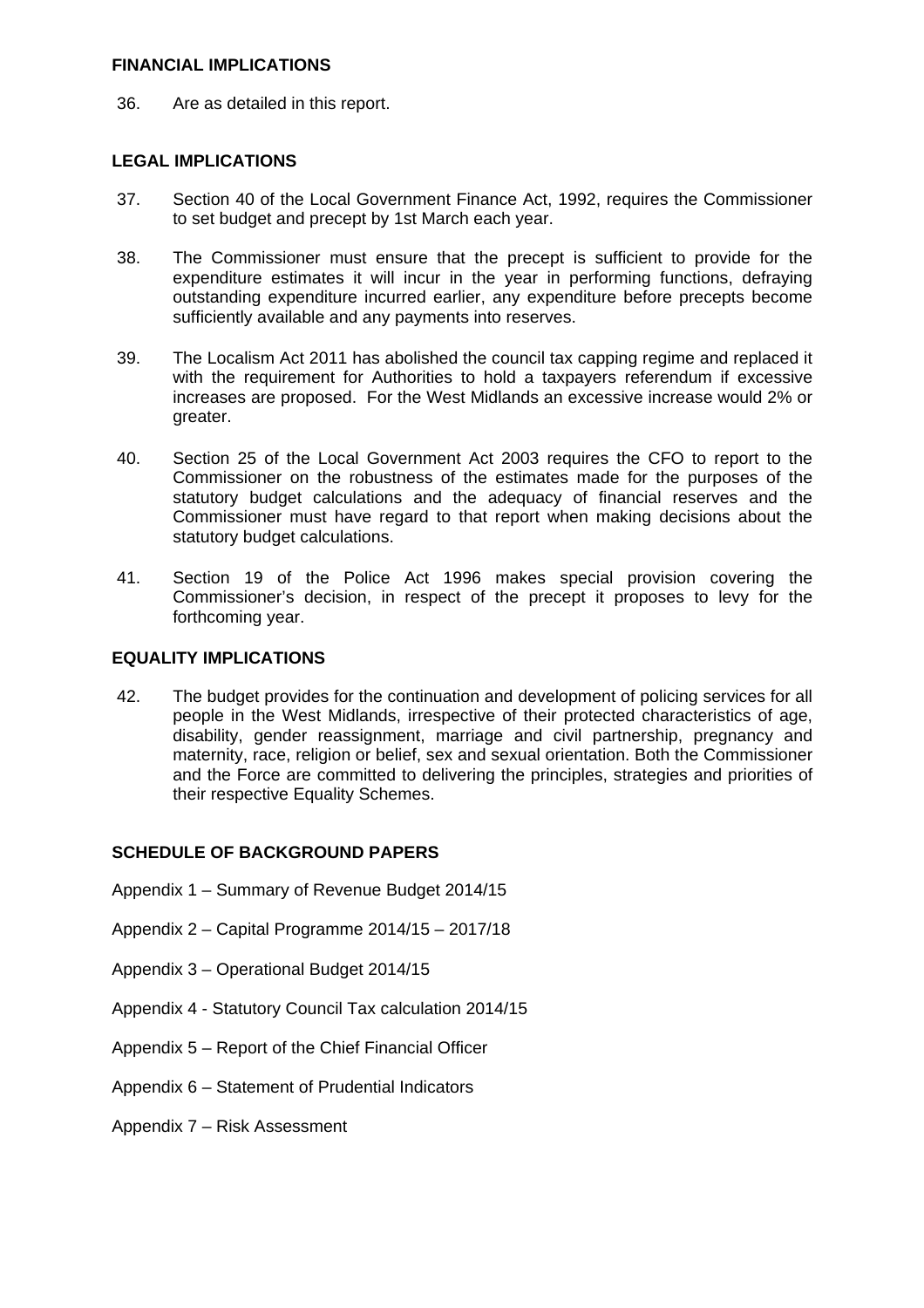# **APPENDIX 1**

# **REVENUE BUDGET 2014/15**

|                                                  | <b>Base</b>   | <b>Base</b>   |
|--------------------------------------------------|---------------|---------------|
|                                                  | <b>Budget</b> | <b>Budget</b> |
|                                                  | 2013/14       | 2014/15       |
|                                                  | £,000         | £,000         |
|                                                  |               |               |
| Police pay                                       | 371,814       | 352,479       |
| <b>Police Community Support Officers</b>         | 20,971        | 18,309        |
| Support staff pay                                | 97,187        | 95,065        |
| Other employees expenses                         | 1,652         | 1,804         |
|                                                  |               |               |
| Sub total                                        | 491,624       | 467,657       |
| Premises                                         | 22,103        | 22,240        |
| Transport                                        | 9,061         | 7,794         |
| Supplies and services                            | 43,807        | 45,049        |
| Agency                                           | 3,902         | 4,357         |
| <b>Capital Financing Costs</b>                   | 5,628         | 3,814         |
| External income                                  | $-21,960$     | $-24,409$     |
| CTU                                              | 2,621         | 2,642         |
|                                                  |               |               |
| <b>Police Force</b>                              | 556,786       | 529,144       |
| IIP                                              | 0             | 10,000        |
| <b>Invest to Save</b>                            | 0             | 5,000         |
|                                                  |               |               |
| Office of the Police & Crime Commissioner        | 1,884         | 1,884         |
| Stage 2 Transfer                                 | 0             | 425           |
| <b>CSF Expenditure</b>                           | 7,319         | 6,969         |
| Restorative Justice & Victim Support Expenditure | 879           | 1,428         |
| Restorative Justice & Victim Support Income      | $-879$        | $-1,428$      |
|                                                  |               |               |
| <b>Total Revenue Budget</b>                      | 559,020       | 553,422       |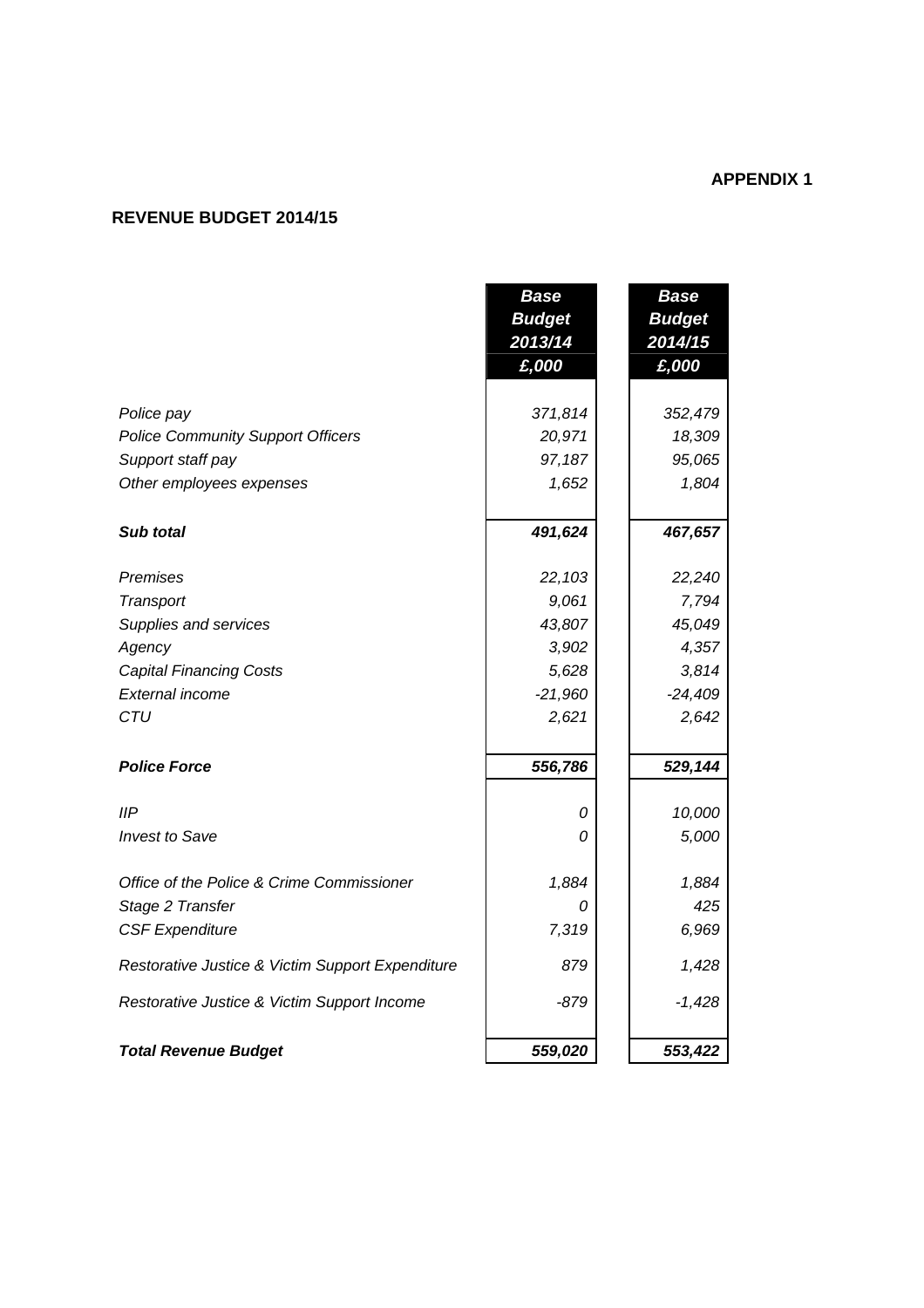# **CAPITAL BUDGET AND PROGRAMME 2014/15 – 2017/18**

|                                              | 2014/15 | 2015/16 | 2016/17 | 2017/18 | <b>Total</b> |
|----------------------------------------------|---------|---------|---------|---------|--------------|
|                                              | £'000   | £'000   | £'000   | £'000   | £'000        |
| <b>Section 1 (Approved schemes)</b>          |         |         |         |         |              |
| New Ways of Working (NWOW)                   | 22,850  | 7,550   | 900     | 0       | 31,300       |
| <b>Central Justice Services</b>              | 20,180  | 5,300   | 0       | 0       | 25,480       |
| Vehicles                                     | 3,000   | 4,150   | 3,000   | 3,000   | 13,150       |
| ICT - Infrastructure                         | 3,155   | 595     | 550     | 450     | 4,750        |
| ICT - Projects                               | 3,080   | 0       | 0       | 0       | 3,080        |
| Equipment                                    | 200     | 200     | 200     | 200     | 800          |
|                                              | 52,465  | 17,795  | 4,650   | 3,650   | 78,560       |
| <b>Section 2 (Business Case</b><br>required) |         |         |         |         |              |
| <b>General Provision</b>                     | 3,000   | 4,500   | 4,500   | 3,000   | 15,000       |
| <b>Estates Strategy</b>                      | 2,487   | 3,013   | 3,000   | 0       | 8,500        |
| <b>Operational Policing</b>                  | 150     | 2,500   | 2,000   | 1,500   | 6,150        |
| Driver Standards (Black Box)                 | 1,200   | 0       | 0       | 0       | 1,200        |
| <b>Central Justice Services</b>              | 485     | 350     | 0       | 0       | 835          |
|                                              | 7,322   | 10,363  | 9,500   | 4,500   | 31,685       |
| <b>TOTAL PROGRAMME</b>                       | 59,787  | 28,158  | 14,150  | 8,150   | 110,245      |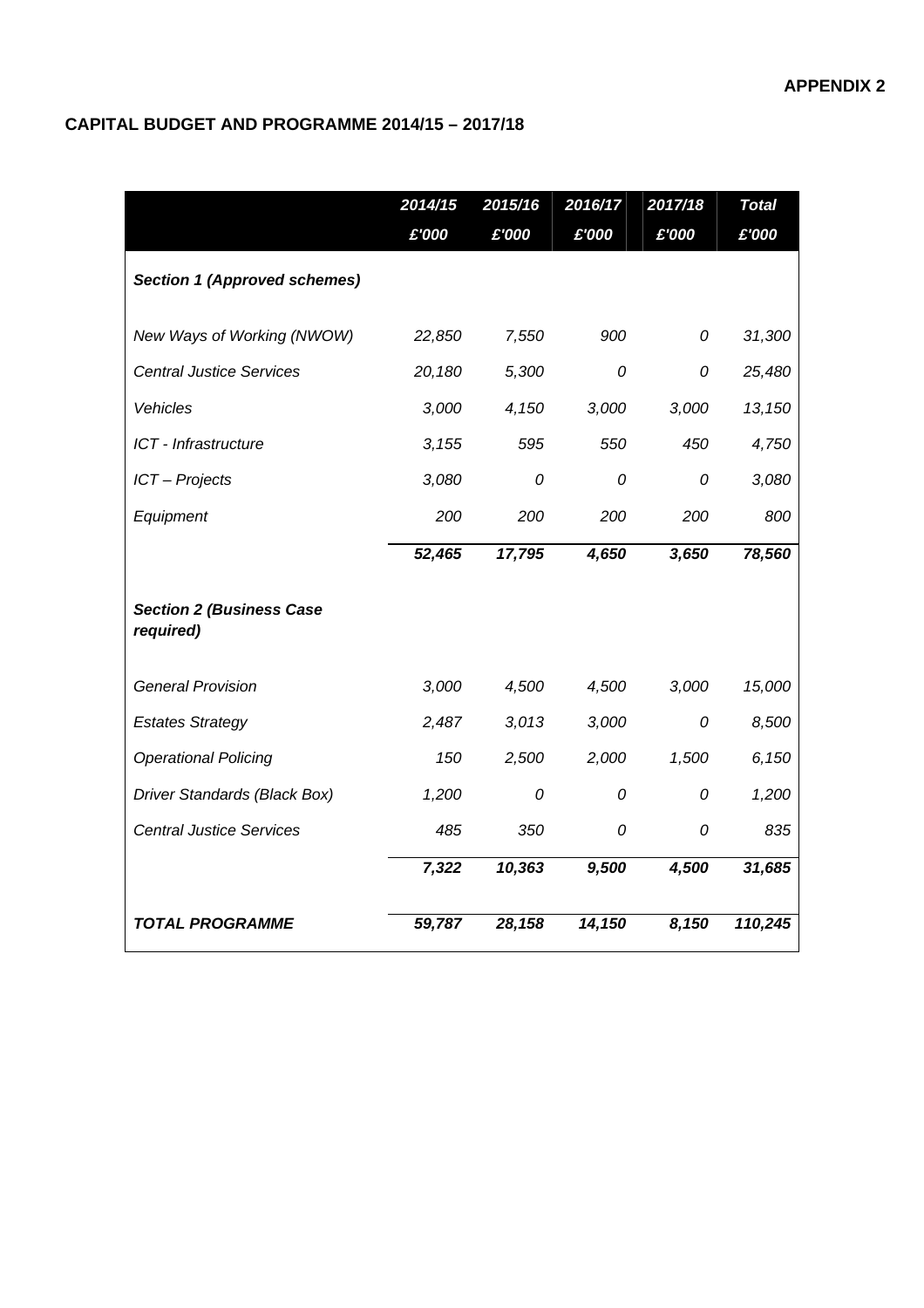# **OPERATIONAL BUDGET**

|                                        | 2013/14 | 2014/15 | <b>Change</b> |
|----------------------------------------|---------|---------|---------------|
|                                        | £'n     | £'m     | £'n           |
| <b>Police Pay and Allowances</b>       | 371.8   | 352.5   | -19.3         |
| <b>Police Staff Pay and Allowances</b> | 118.2   | 113.4   | $-4.8$        |
| <b>Other Employee Expenses</b>         | 1.6     | 1.8     | 0.2           |
| <b>Total Employee Costs</b>            | 491.6   | 467.7   | $-23.9$       |
| <b>Running Costs</b>                   | 81.5    | 82.1    | 0.6           |
| <i>Income</i>                          | $-22.0$ | $-24.4$ | $-2.4$        |
| <b>Total Operational Budget</b>        | 551.1   | 525.4   | $-25.7$       |
| Capital Financing                      | 5.6     | 3.8     | $-1.8$        |
| TOTAL                                  | 556.7   | 529.2   | $-27.5$       |

|                                   | 2014/15           |
|-----------------------------------|-------------------|
| <b>Budget 2014/15</b>             | £'m               |
| Operations Dept.                  | 24.83             |
| Force CID Dept.                   | 34.294            |
| Forensics                         | 12.202            |
| <b>Public Protection Dept.</b>    | 22.708            |
| Intelligence Dept.                | 24.468            |
| Community Justice & Custody Dept. | 20.523            |
| CTU                               | 2.642             |
| <b>Force Contact</b>              | 44 087            |
| <b>Support Services Depts.</b>    | 89.452            |
| <b>Departments Total</b>          | 275.206           |
| LPU's<br>Central Costs            | 229.155<br>20.969 |
| <b>Operational Total</b>          | 525.33            |
| Capital Financing                 | 3.814             |
| TOTAL                             | 529.144           |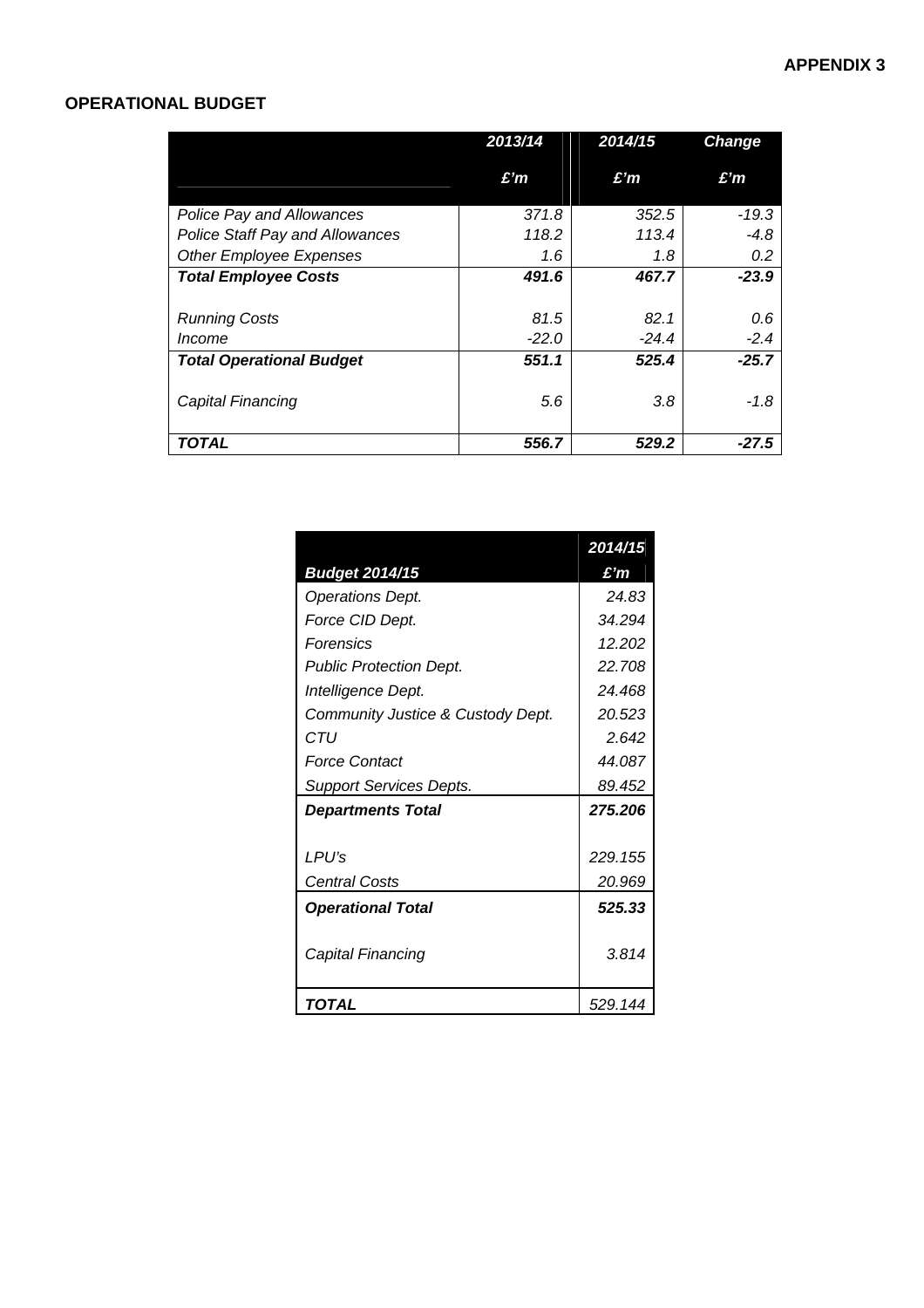# **APPENDIX 3A**

### **OPERATIONAL ANALYSIS**

|                                      | 2014/15 |                                        | 2014/15 |
|--------------------------------------|---------|----------------------------------------|---------|
| <b>Support Services Analysis</b>     | £'000   | <b>LPU Analysis</b>                    | £'000   |
| <b>Property Services</b>             | 22.276  | <b>Birmingham East LPU</b>             | 27.743  |
| <b>Technology Services</b>           | 15.280  | <b>Birmingham North LPU</b>            | 15.99   |
| <b>Shared Service Centre</b>         | 7.801   | <b>Birmingham South LPU</b>            | 22.495  |
| <b>Fleet Services</b>                | 6.768   | <b>Birmingham Central and West LPU</b> | 35.896  |
| Learning and Development             | 6.451   | <b>Coventry LPU</b>                    | 27.253  |
| Corporate Services                   | 5.443   | <b>Dudley LPU</b>                      | 18.537  |
| <b>Professional Standards</b>        | 2.629   | Solihull LPU                           | 24.102  |
| Organisation and Service Development | 4.557   | Sandwell LPU                           | 14.36   |
| <b>Human Resources</b>               | 3.160   | <b>Walsall LPU</b>                     | 19.496  |
| <b>Finance and Procurement</b>       | 1.851   | <b>Wolverhampton LPU</b>               | 23.283  |
| <i><b>Insurance</b></i>              | 3.412   |                                        |         |
| <b>Command Team</b>                  | 2.090   |                                        |         |
| <b>Information Management</b>        | 3.763   |                                        |         |
| Legal Services                       | 2.656   |                                        |         |
| <b>Corporate Communications</b>      | 1.315   |                                        |         |
|                                      |         |                                        |         |
| <b>TOTAL</b>                         | 89.452  | <b>TOTAL</b>                           | 229.155 |

| 014/15 |                                        | 2014/15 |
|--------|----------------------------------------|---------|
| £'000  | <b>LPU Analysis</b>                    | £'000   |
| 22.276 | <b>Birmingham East LPU</b>             | 27.743  |
| 15.280 | <b>Birmingham North LPU</b>            | 15.99   |
| 7.801  | <b>Birmingham South LPU</b>            | 22.495  |
| 6.768  | <b>Birmingham Central and West LPU</b> | 35.896  |
| 6.451  | <b>Coventry LPU</b>                    | 27.253  |
| 5.443  | <b>Dudley LPU</b>                      | 18.537  |
| 2.629  | Solihull LPU                           | 24.102  |
| 4.557  | Sandwell LPU                           | 14.36   |
| 3.160  | Walsall LPU                            | 19.496  |
| 1.851  | <b>Wolverhampton LPU</b>               | 23.283  |
| 3.412  |                                        |         |
| 2.090  |                                        |         |
| 3.763  |                                        |         |
| 2.656  |                                        |         |
| 1.315  |                                        |         |
|        |                                        |         |
| 89.452 | TOTAL                                  | 229.155 |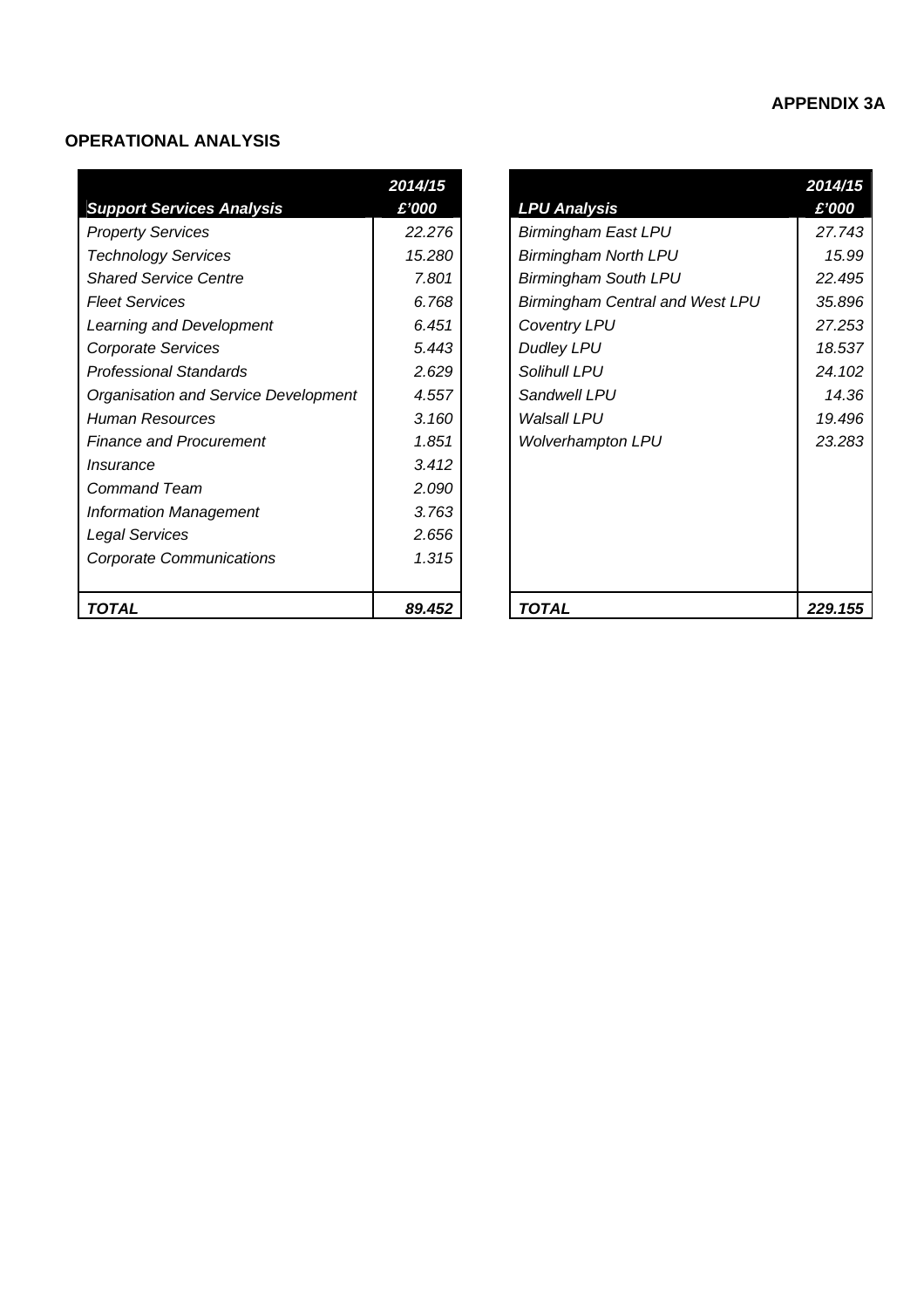|                                                  |                                    | <b>WEST MIDLANDS PCC PRECEPT CALCULATION 2014/15</b> |                                        |                 |
|--------------------------------------------------|------------------------------------|------------------------------------------------------|----------------------------------------|-----------------|
|                                                  |                                    |                                                      |                                        | £               |
|                                                  |                                    | <b>Gross Budget Requirement</b>                      |                                        | 553,422,000     |
|                                                  | Less:                              | <b>Balances and Reserves</b>                         |                                        | (9,866,000)     |
|                                                  |                                    | <b>Net Budget Requirement</b>                        |                                        | 543,556,000     |
|                                                  |                                    |                                                      |                                        |                 |
|                                                  | Less:                              | <b>Police Grant</b>                                  |                                        | (268, 708, 193) |
|                                                  |                                    | <b>Council Tax Support Funding</b>                   |                                        | (19,025,734)    |
|                                                  |                                    | <b>NNDR &amp; RSG</b>                                |                                        | (188, 211, 771) |
|                                                  |                                    | <b>Gross Council Tax Requirement</b>                 |                                        | 67,610,302      |
|                                                  | Add/Less:                          | <b>Balance on Collection Funds</b>                   |                                        | (292, 263)      |
|                                                  | <b>Net Council Tax Requirement</b> |                                                      |                                        |                 |
|                                                  |                                    |                                                      |                                        |                 |
| Apportioned on the relevant tax base as follows: |                                    |                                                      |                                        |                 |
|                                                  | Relevant                           | Total                                                | <b>Monthly Instalments</b>             |                 |
|                                                  | Tax base                           | Precept                                              | April-Feb                              | March           |
|                                                  |                                    | £                                                    | £                                      | £               |
| Birmingham                                       | 230,432.00                         | 24,073,208                                           | 2,006,101                              | 2,006,097       |
| Coventry                                         | 73,201.00                          | 7,647,301                                            | 637,275                                | 637,276         |
| Dudley                                           | 84,087.69                          | 8,784,632                                            | 732,053                                | 732,049         |
| Sandwell                                         | 66,874.40                          | 6,986,362                                            | 582,197                                | 582,195         |
| Solihull                                         | 71,229.00                          | 7,441,286                                            | 620,107                                | 620,109         |
| Walsall                                          | 61,523.32                          | 6,427,335                                            | 535,611                                | 535,614         |
| Wolverhampton                                    | 57,029.97                          | 5,957,915                                            | 496,493                                | 496,492         |
|                                                  | 644,377.38                         | 67,318,039                                           | 5,609,837                              | 5,609,832       |
|                                                  |                                    |                                                      | Monthly Instalment x 11                | 61,708,207      |
|                                                  |                                    |                                                      | <b>Total Precept</b>                   | 67,318,039      |
|                                                  |                                    |                                                      |                                        |                 |
|                                                  |                                    |                                                      | <b>Net Precept for Band D property</b> | £104.47         |
|                                                  | <b>Proportion</b>                  | <b>Calculated</b>                                    | <b>Rounded</b>                         |                 |
|                                                  | of Band D                          | Value                                                | Value                                  |                 |
|                                                  | £                                  | £                                                    | £                                      |                 |
| <b>Band A</b>                                    | 6/9                                | 69.6466                                              | 69.65                                  |                 |
| <b>Band B</b>                                    | 7/9                                | 81.2544                                              | 81.25                                  |                 |
| <b>Band C</b>                                    | 8/9                                | 92.8621                                              | 92.86                                  |                 |
| <b>Band D</b>                                    | 9/9                                | 104.4699                                             | 104.47                                 |                 |
| <b>Band E</b>                                    | 11/9                               | 127.6854                                             | 127.69                                 |                 |
| <b>Band F</b>                                    | 13/9                               | 150.9010                                             | 150.90                                 |                 |
| <b>Band G</b>                                    | 15/9                               | 174.1165                                             | 174.12                                 |                 |

*Band G* 15/9 174.1165 174.12<br>*Band H* 18/9 208.9398 208.94

*Band H 18/9 208.9398 208.94* 

# *WEST MIDLANDS PCC PRECEPT CALCULATION 2014/15*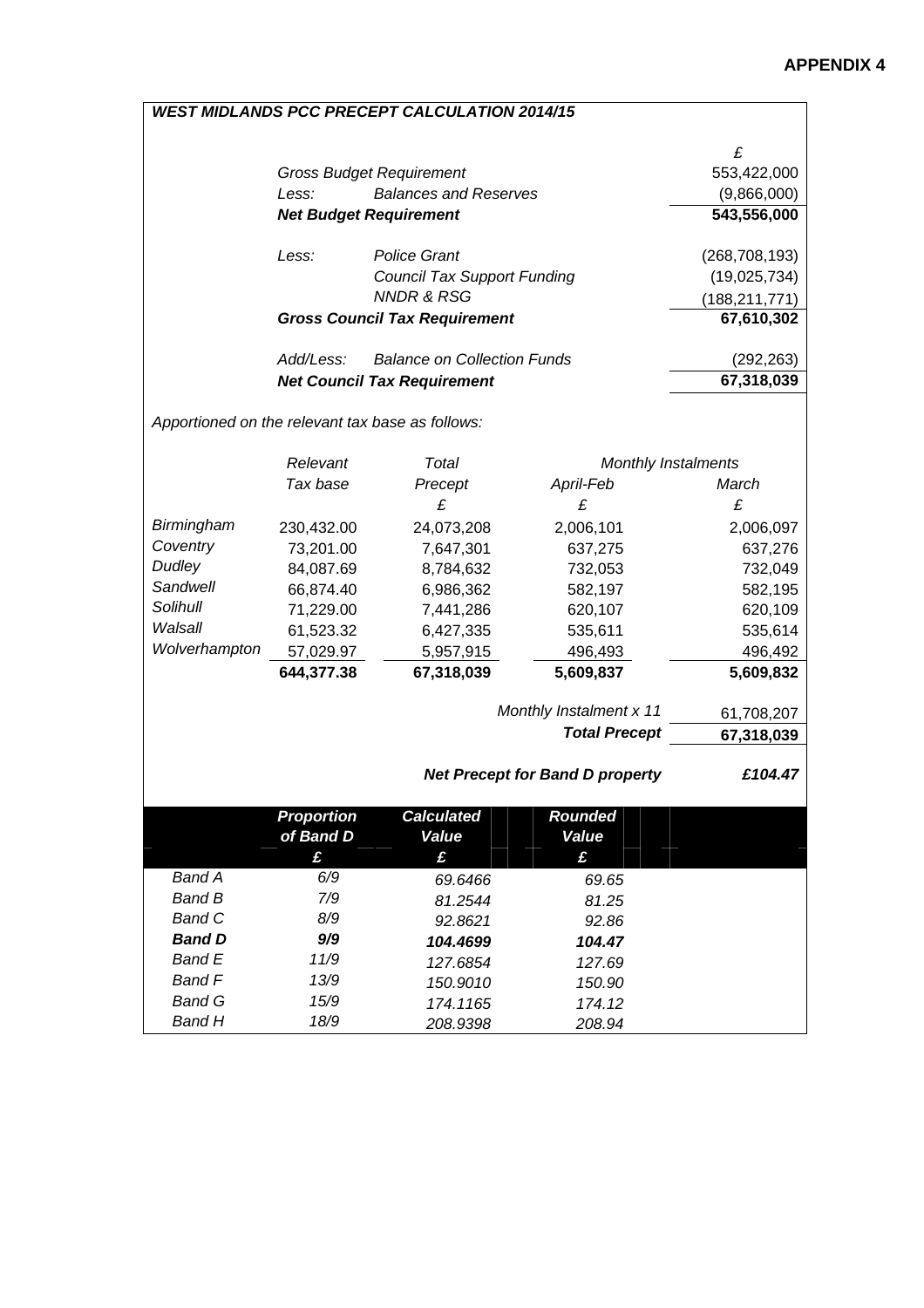### **REPORT OF THE CHIEF FINANCIAL OFFICER AS REQUIRED BY SECTION 25 OF THE LOCAL GOVERNMENT ACT 2003**

- 1. Section 25 of the Local Government Act 2003 requires the designated Chief Finance Officer of the Commissioner to report to it on the following matters:
	- (a) the robustness of the estimates made for the purposes of the statutory budget calculations;
	- (b) the adequacy of the proposed financial reserves;
- 2. The Commissioner must then have regard to that report when making decisions about the statutory budget calculations.
- 3. The estimates have been completed by the Director of Resources and Force personnel based on a set of guidelines agreed with me, and reflect the need to make significant savings across the CSR period and some £25m of base budget reductions in 2014/15.
- 4. Appendix 7 analyses the risks and implications if key budget assumptions vary during the year. Any overspendings which cannot be contained within approved budget levels will have to be financed from the Budget Reserve.
- 5. Details of the Commissioner's general balances and reserves are set out in paragraphs 5 and 6 of the report. I am recommending that the level of General Balances remains at £12m.
- 6. The 2014/15 Revenue Budget and Medium Term Financial Plan requires the use of a significant proportion of the Budget Reserve. I have advised the Commissioner that I believe this represents an entirely reasonable, balanced and prudent approach, given current levels of crime and anti-social behaviour, the priorities set out in the Police and Crime Plan and the levels of Government resources likely to be available in the medium term.
- 7. The Insurance Fund will continue to be maintained at a level consistent with the insurance cost borne by the Commissioner's and the level of outstanding self-funding insurance claims at any time. Financing for the Capital Programme includes the full use of the increased Capital Reserve over the Programme period. Other earmarked reserves will be applied as expenditure levels and service requirements dictate.
- 8. It will be necessary to retain as much flexibility as possible over the levels of reserves, including maximising the level of the Budget Reserve and prudent use over the plan period.
- 9. The total level of revenue reserves is estimated to be around £153m by 31<sup>st</sup> March 2014, depending on the use of earmarked reserves and the other factors influencing the use of the Budget Reserve in 2014/15.
- 10. I am therefore able to confirm that, in my professional opinion:
	- (a) the estimates made for the purposes of the calculations of the commissioner's budget requirement for 2014/15, under Section 32 of the Local Government Finance Act 1992 contained in the report, are robust;
	- (b) the financial reserves that will remain available to the Commissioner, as a result of agreeing the proposals contained in this report, are adequate;

**Mike Williams Chief Finance Officer**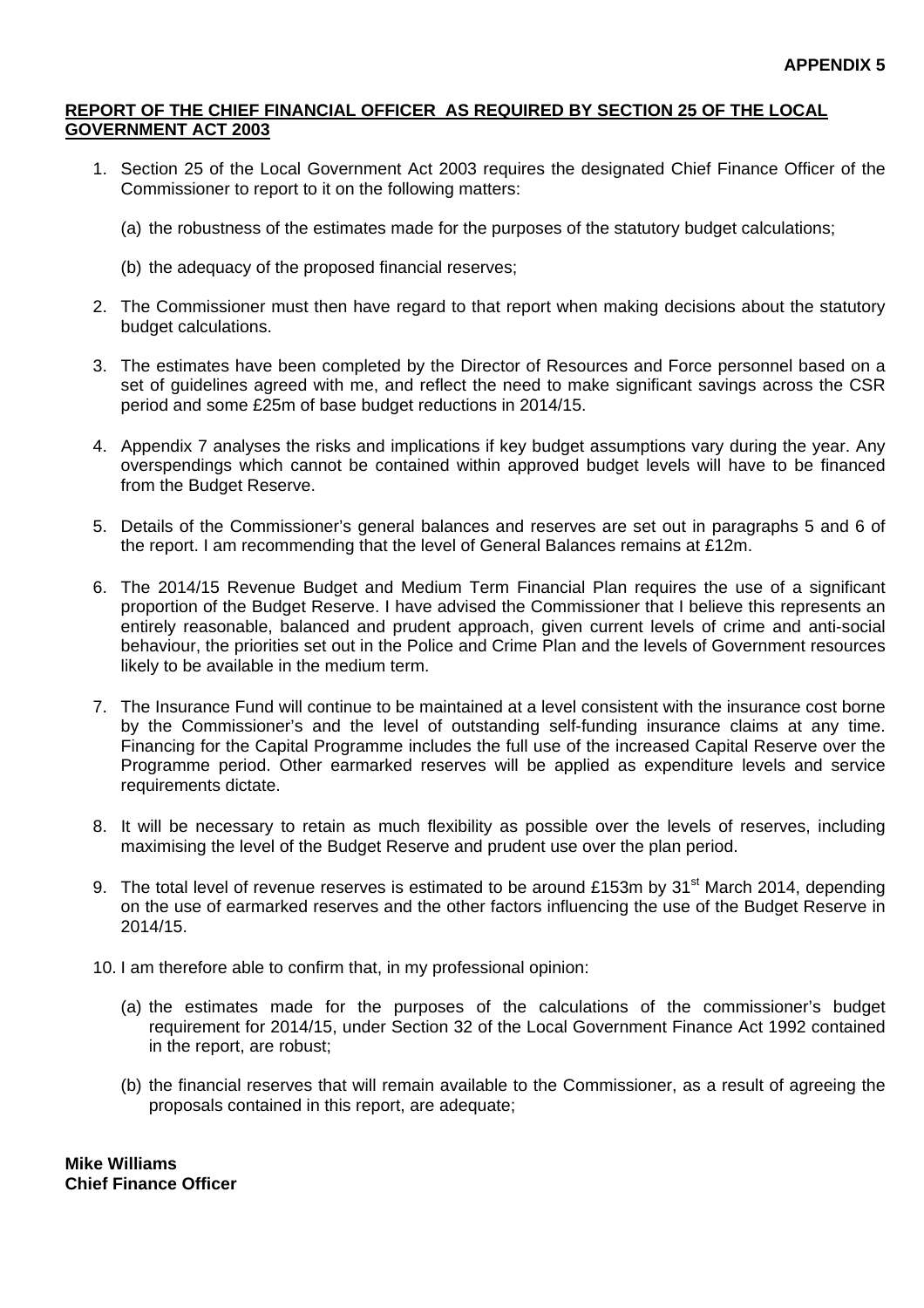## **STATEMENT OF PRUDENTIAL INDICATORS**

- 1. The Prudential Code for Capital Finance in Local Authorities (Prudential Code) is applicable to the Police and Crime Commissioner and has been developed by the Chartered Institute of Public Finance and Accountancy (CIPFA) to provide a code of practice to underpin the system of capital finance embodied in Part 1 of the Local Government Act 2003. The Commissioners, like Local Authorities, are free to determine their own level of capital investment controlled by self-regulation.
- 2. The key objectives of the Prudential Code are to ensure that capital investment plans are affordable, prudent and sustainable.
- 3. The Prudential Code supports a system of self-regulation that is achieved by the setting and monitoring of a suite of Prudential Indicators that directly relate to each other. The indicators establish parameters within which the Commissioner should operate to ensure the objectives of the Prudential Code are met.
- 4. The Prudential Indicators for which the Commissioner is required to set limits are as follows:

### **Capital Expenditure**

This indicator forms the background to all other indicators, given that the overall rationale of the prudential system is to provide flexibility for borrowing to fund capital investment.

7. The actual amount of capital expenditure that was incurred during 2012/13, and the estimates of capital expenditure to be incurred for the current and future years that are proposed in the 2014/15 Budget are as follows:

|                     | 2012/13       |                    | 2013/14    2014/15    2015/16 |             | 2016/17 | 2017/18  |
|---------------------|---------------|--------------------|-------------------------------|-------------|---------|----------|
|                     | <b>Actual</b> | Estimate           | Estimate Estimate Estimate    |             |         | Estimate |
|                     | £'000         | <i><b>£000</b></i> | <i><b>£000</b></i>            | <b>£000</b> | £'000   | £'000    |
| Capital Expenditure | 8.368         | 14.275             | 59.787                        | 28,158      | 14.150  | 8.150    |

## **Net Borrowing and the Capital Financing Requirement (CFR)**

8. This Prudential Indicator provides an overarching requirement that all the indicators operate within and is described in the Prudential Code as follows:

**"In order to ensure that over the medium term net borrowing will only be for a capital purpose, the Commissioner should ensure that net external borrowing does not, except in the short term, exceed the total of capital financing requirement in the preceding year plus the estimates of any additional capital financing requirement for the current and next two financial years".** 

9. In considering the proposed capital programme for 2014/15, the anticipated future borrowing requirements are considered in the context of overall capital resources and the impact on the revenue budget.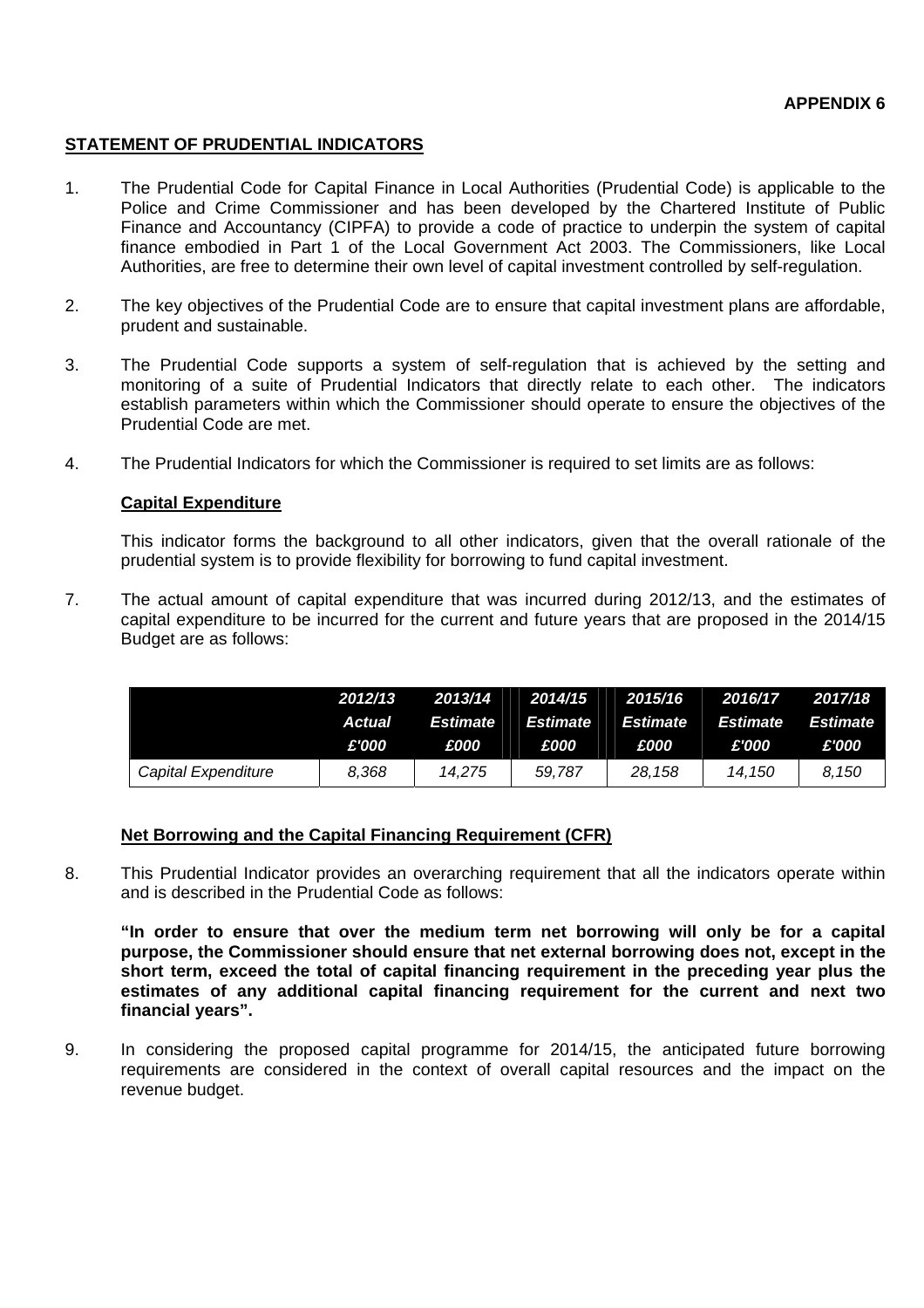|                                     | $31^{st}$<br><b>March</b><br>2013<br>£'m | $31^{st}$<br><b>March</b><br>2014<br>£'m | $31^{st}$<br><b>March</b><br>2015<br>£'m | $31^{st}$<br><b>March</b><br>2016<br>£'m | $31^{st}$<br><b>March</b><br>2017<br>£'m |
|-------------------------------------|------------------------------------------|------------------------------------------|------------------------------------------|------------------------------------------|------------------------------------------|
| Capital financing requirement (CFR) | 51.6                                     | 50.1                                     | 54.2                                     | 52.8                                     | 51.3                                     |
| <b>External borrowing</b>           | $-49.2$                                  | $-49.2$                                  | $-49.2$                                  | $-47.2$                                  | $-47.2$                                  |
| Variance                            | 2.4                                      | 0.9                                      | 5.0                                      | 5.6                                      | 4.1                                      |

N.B. The CFR increases when expenditure is incurred and reduces when provision is made to repay debt.

## **Ratio of Financing Costs to Net Revenue Stream**

This indicator is intended to demonstrate the affordability of capital investment decisions in terms of the ratio of capital financing costs to overall resources, expressed as a percentage.

Financing Costs include the amount of interest payable in respect of borrowing or other long-term liabilities and the amount the Commissioner is required to set aside to repay debt, less interest and investments income.

The Net Revenue Stream is the amount to be met from government grants and local taxation. The prediction of the Net Revenue Stream for future years assumes increases in the Commissioner's funding from government and the local taxpayer consistent with expectations in the Medium Term Financial Plan.

10. The estimates of the ratio of financing costs to net revenue stream, which are at very low levels, are as follows:

|                        | 2013/14       | 2014/15 | 2015/16         | 2016/17         | 2017/18         |
|------------------------|---------------|---------|-----------------|-----------------|-----------------|
|                        | <b>Actual</b> | Actual  | <b>Estimate</b> | <b>Estimate</b> | <b>Estimate</b> |
|                        | £m            | £m      | E <sub>m</sub>  | £m              | £m              |
| <b>Financing Costs</b> | 5.6           | 3.8     | 3.8             | 3.8             | 3.8             |
| Net Revenue Stream     | 559.0         | 553.4   | 530.7           | 524.4           | 517.9           |
| Ratio                  | 1.0%          | 0.7%    | 0.7%            | 0.7%            | 0.7%            |

## **Capital Financing Requirement**

- 11. The capital financing requirement is a measure of the extent to which the Commissioner needs to borrow to support capital expenditure and does not include any temporary borrowing to support day to day cash flow.
- 12. The estimates of the end of year capital financing requirement are as follows: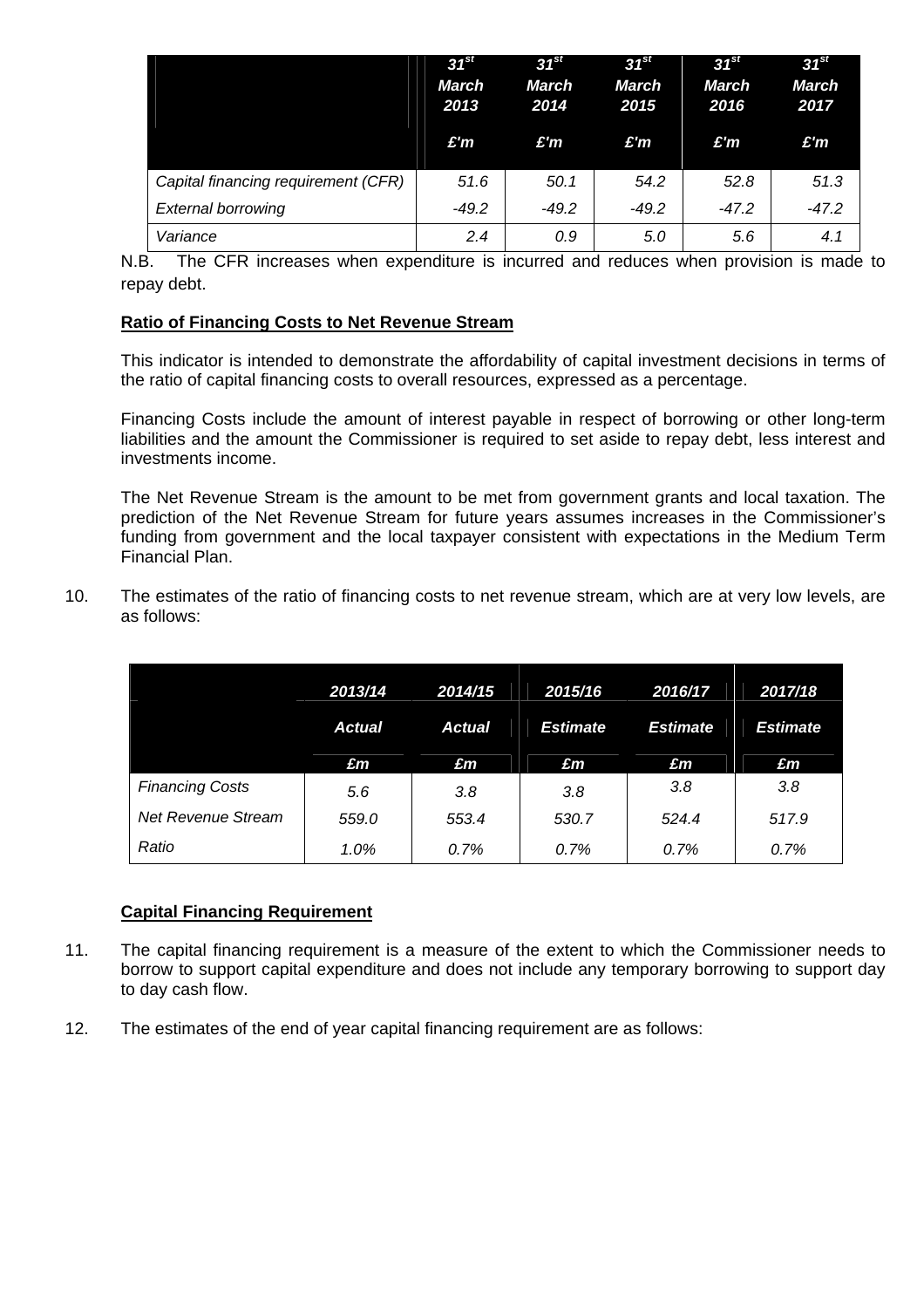|                                                | 2012/13       | 2013/14         | 2014/15         | 2015/16         | 2016/17         |
|------------------------------------------------|---------------|-----------------|-----------------|-----------------|-----------------|
|                                                | <b>Actual</b> | <b>Estimate</b> | <b>Estimate</b> | <b>Estimate</b> | <b>Estimate</b> |
|                                                | £'000         | £'000           | £'000           | £'000           | £'000           |
| Capital Financing<br>Requirement at 31st March | 51,649        | 50,062          | 54,231          | 52,754          | 51,335          |

# **Authorised Limit, Operational Boundary and Actual External Debt**

- 13. These indicators are intended to ensure that levels of external borrowing are affordable, prudent and sustainable. The Authorised Limit for external debt is a statutory limit that should not be breached under any circumstances. The proposed limits set out below have been calculated to take account of the current Commissioner's Capital Expenditure and Financing Plans and allowing for the possibility of unusual cash movements. If this limit is likely to be breached, it would be necessary for the Commissioner to determine if it is prudent to raise the limit or to instigate procedures to ensure that such a breach does not occur.
- 14. The Operational Boundary for External Debt is a management tool for day to day monitoring and has been calculated with regard to The Commissioner's Capital Expenditure and Financing Plans allowing for the most likely, prudent, but not worst case scenario for cash flow. Temporary breaches of the Operational Boundary, due to variations in cash flow, will not be regarded as significant.
- 15. The following limits are recommended:

|                                                                | 2014/15<br>£'m | 2015/16<br>£'m | 2016/17<br>£'m |
|----------------------------------------------------------------|----------------|----------------|----------------|
| <b>Authorised Limit for external debt:</b><br><b>Borrowing</b> | 100.0          | 100.0          | 100.0          |
| <b>Operational Boundary:</b><br><b>Borrowing</b>               | 90.0           | 90.0           | 90.0           |

16. The Commissioner's actual external debt as at 31/03/13 was £49.2m, excluding transferred debt managed by Dudley.

## **The Incremental Impact of Capital Investment Decisions on the Council Tax**

- 17. This indicator is intended to demonstrate the affordability of capital investment decisions in terms of their impact on the precept.
- 18. **As per the Capital** Programme, the Commissioner may propose to undertake borrowing to fund capital investment, the incremental impact on the precept is shown below.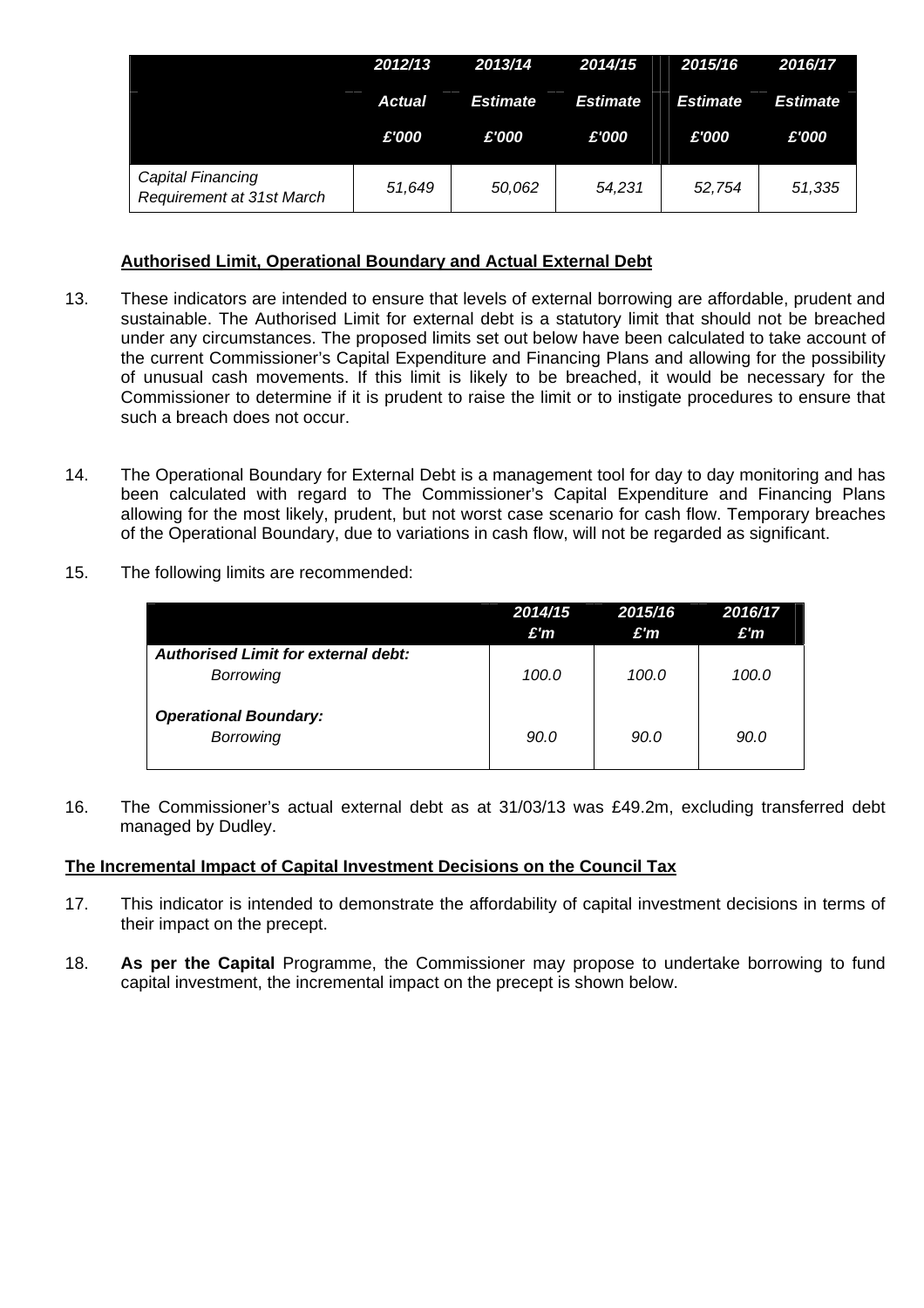|                                                             | 2014/15    |            | 2015/16 2016/17 2017/18 |            | Total      |
|-------------------------------------------------------------|------------|------------|-------------------------|------------|------------|
|                                                             | £m         | £m         | £m                      | £m         | £m         |
| Total borrowing                                             | 0.0        | 0.0        | 0.0                     | 15.0       | 15.0       |
| Interest $(4%)$<br><b>Repayment of Principal</b><br>(20yrs) | 0.0<br>0.0 | 0.0<br>0.0 | 0.0<br>0.0              | 0.6<br>0.8 | 0.6<br>0.8 |
| Revenue consequences                                        | 0.5        | 0.5        | 0.5                     | 0.5        | 2.0        |
| <b>Total revenue effect</b>                                 | 0.5        | 0.5        | 0.5                     | 1.9        | 3.4        |

19. There will also be a reduction in interest earnings as capital grants, capital receipts and the capital reserve are used to finance capital in the plan period, and some additional revenue costs resulting from capital investment, the effects of which are included in the medium term revenue forecasts.

# **Prudential Indicators For Treasury Management**

20. The following prudential indicators will be included in the Commissioner's 2014/15 Treasury Management Strategy that will be reported in March.

## **Treasury Management Code of Practice**

21. The Commissioner has adopted the Chartered Institute of Public Finance and Accountancy (CIPFA): Code of Practice for Treasury Management in the Public Services.

## **Fixed Interest Rate Exposures**

22. It is recommended that the Commissioner sets an upper limit on fixed interest rate exposures as follows.

| Opper limits for het principal sums outstanding at fixed rates |                            |     |     |  |  |  |  |
|----------------------------------------------------------------|----------------------------|-----|-----|--|--|--|--|
|                                                                | 2014/15 2015/16<br>2016/17 |     |     |  |  |  |  |
| <b>Fixed Interest Exposure</b>                                 | %                          |     |     |  |  |  |  |
| Upper Limit                                                    | 100.                       | 100 | 100 |  |  |  |  |

#### **Upper limits for net principal sums outstanding at fixed rates**

This represents the position that all of the Commissioner's authorised external borrowing may be at a fixed rate at any one time.

#### **Variable Interest Rate Exposures**

23. It is recommended that the Commissioner sets an upper limit on variable interest rate exposures as follows.

#### **Upper limits for net principal sums outstanding at variable rates**

|             | 2013/14    | . .<br>2014/15 | 2015/16       |
|-------------|------------|----------------|---------------|
| Variable    | __<br>$\%$ | __<br>%        | __<br>0/<br>n |
| Upper Limit |            |                |               |

24. This is the maximum external borrowing judged prudent that the Commissioner should expose to variable rates.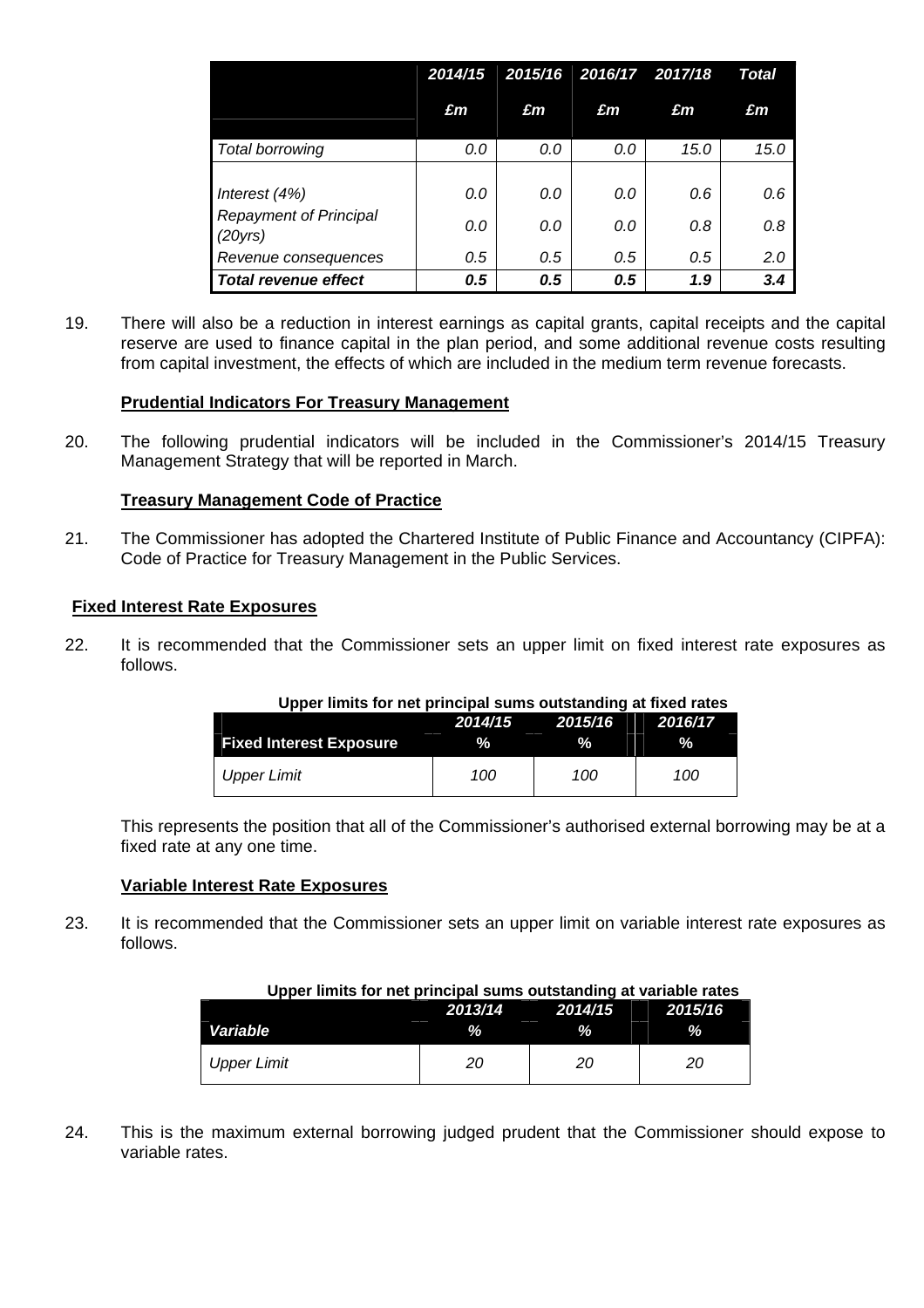## **Maturity Structure of Borrowing**

25. It is recommended that the upper and lower limits for the maturity structure of borrowings are as follows:

### **Amount of projected borrowing that is fixed rate maturing in each period as a percentage of total projected borrowing that is fixed rate.**

|                                | <b>Upper Limit</b> | <b>Lower Limit</b> |
|--------------------------------|--------------------|--------------------|
| <b>Period of Maturity</b>      | %                  | %                  |
| Under 12 months                | 25                 |                    |
| 12 months and within 24 months | 25                 | 0                  |
| 24 months and within 5 years   | 50                 | 0                  |
| 5 years and within 10years     | 75                 | 0                  |
| 10 years and above             | 100                | 25                 |

# **Investments for longer than 364 days**

26. It is recommended that the upper limits of total principal sums invested for periods longer than 364 days are £60.0 million for 2014/15, 2015/16 and 2016/17.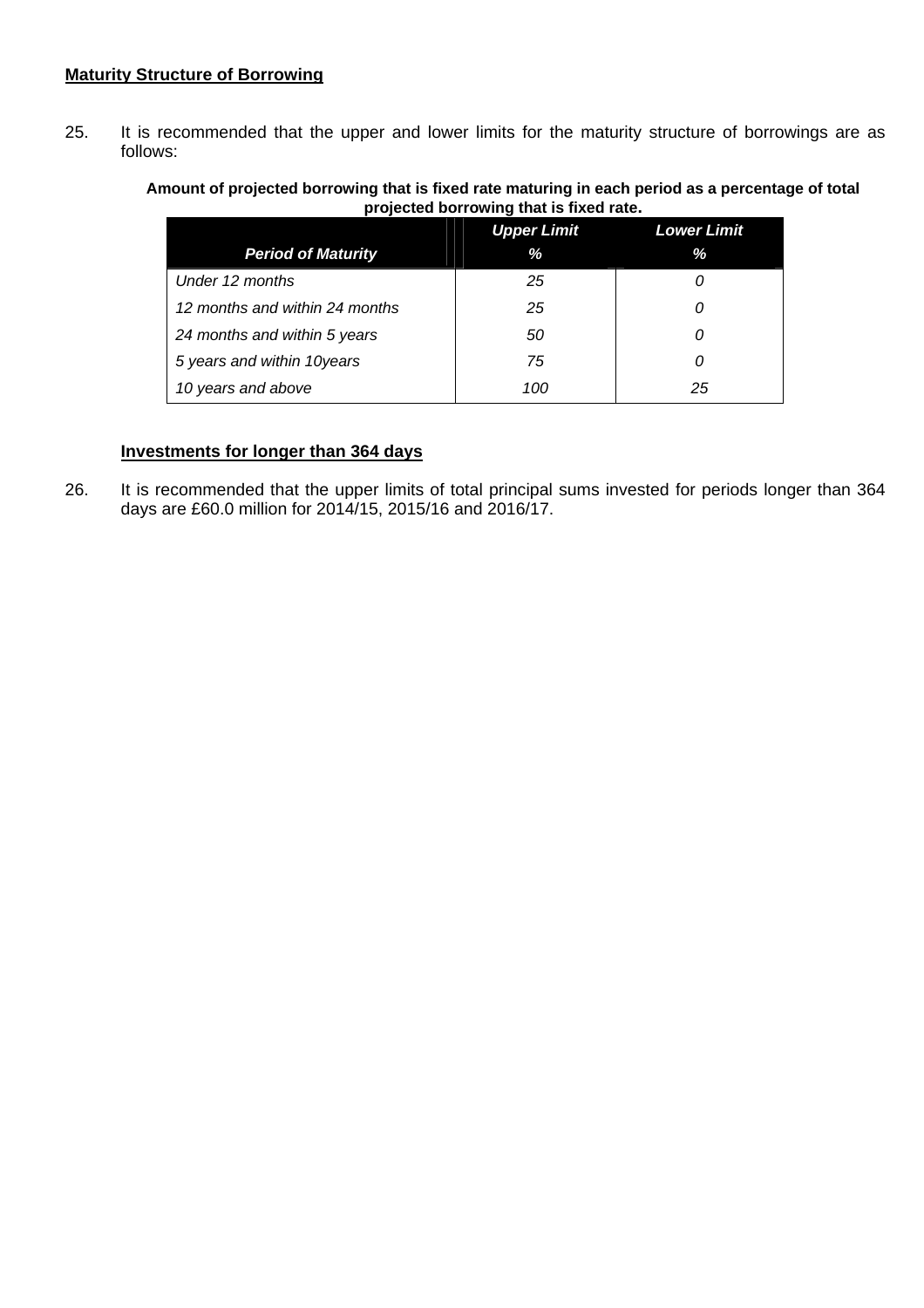# **Risk Assessment**

| <b>Risk</b>                                                                                                                                                                                                                                                                       | Likeli-<br>hood | <b>Impact</b> | <b>Comment</b>                                                                                                                                                                                                                                                                                                                                             |
|-----------------------------------------------------------------------------------------------------------------------------------------------------------------------------------------------------------------------------------------------------------------------------------|-----------------|---------------|------------------------------------------------------------------------------------------------------------------------------------------------------------------------------------------------------------------------------------------------------------------------------------------------------------------------------------------------------------|
| required<br>the<br>Savings<br>within<br>financial strategy to balance the<br>medium term budget are<br>not<br>achievable.                                                                                                                                                         | High            | High          | The level of savings required is extremely challenging<br>and a number of work streams are underway to identify<br>savings. If these cannot be found any remaining gap<br>would need to be covered by reserves or council tax<br><i>increases.</i>                                                                                                         |
| included<br>Savings<br>within<br>the<br>2014/15<br>budget<br>not<br>are<br>achievable.                                                                                                                                                                                            | Low             | Medium        | Budget Managers have considered the planned<br>savings and confirmed they believe them to be<br>achievable, however if circumstances change and the<br>planned level of savings is not achievable alternatives<br>will be sought in year from the devolved budget. If<br>these cannot be found any shortfall would become a<br>call on the Budget Reserve. |
| Capital<br>The<br>Programme<br>requirement changes as work<br>streams develop.                                                                                                                                                                                                    | Medium          | Medium        | The programme has been written with some flexibility<br>built in but should strategic choices vary significantly<br>the programme would be reviewed and re-shaped in<br>line with the new requirement.                                                                                                                                                     |
| Pay awards in the future differ<br>from the assumptions in our<br>financial planning                                                                                                                                                                                              | Low             | Medium        | The Government has announced pay award capping of<br>1%. If pay awards are higher than this the savings<br>requirement will increase.                                                                                                                                                                                                                      |
| Increase in volume and/or cost of<br>policing public order incidents<br>linked to the general economic<br>conditions or other factors                                                                                                                                             | Medium          | Medium        | Depending on the volume and complexity of any<br>incidents, this could place a significant strain on current<br>contingency budgets. The Commissioner has a Major<br>Incidents Reserve which would need to be used if any<br>overspendings could not be contained within the overall<br>devolved budget.                                                   |
| Interest rates increase                                                                                                                                                                                                                                                           | Low             | Medium        | The budget reflects the low rates of interest being<br>received on investments. Forecasts from our Treasury<br>Management advisers suggest that borrowing rates are<br>likely to increase which will add to the costs of financing<br>the capital programme should borrowing be required<br>over the medium term.                                          |
| General inflation is different to the<br>assumptions<br>included in<br>the<br>budget. We have assumed no<br>general price inflation increase<br>2014/15.<br>for<br>However,<br>an<br>allowance has been made for<br>some specialist costs reflecting<br>current market conditions | Medium          | Medium        | A 1% increase would cost around £0.5m.<br>Significant increases in building costs in the medium<br>capital programme period could have an impact on<br>some estimates.<br>Utility and fuel costs could increase further                                                                                                                                    |
| Income levels not achieved                                                                                                                                                                                                                                                        | Low             | Low           | A 1% loss of income (excluding grants & interest) would<br>cost around £0.1m.                                                                                                                                                                                                                                                                              |